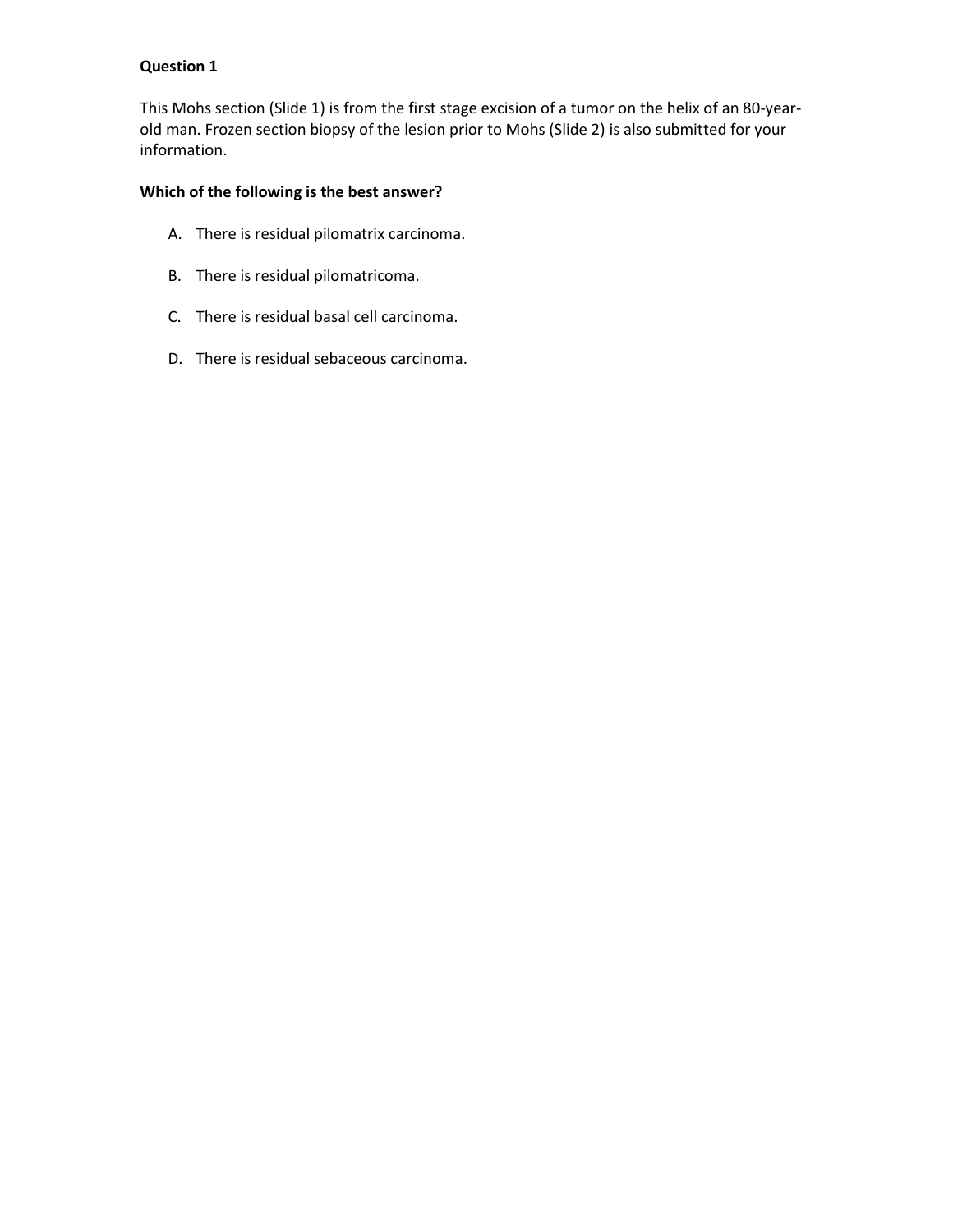# **Question 1**

### **Correct Answer:**

A. There is residual pilomatrix carcinoma.

## **Main Histologic Features:**

- Pilomatrix carcinoma is typically composed of irregularly shaped, infiltrative proliferations of large anaplastic, hyperchromatic basaloid cells with prominent nucleoli, nuclear pleomorphism, and numerous mitoses.
- Toward the center of the tumor, there may be transformation of basophilic cells into eosinophilic shadow cells (ghost cells), or large cystic centers containing necrotic debris.
- Both the clinical and histological distinctions between benign and malignant pilomatricoma are challenging given their overlapping features. There are some clues to differentiate pilomatrix carcinoma from benign pilomatricoma: asymmetry, poor circumscription, atypical basaloid cells, extensive areas of necrosis, infiltrative growth pattern and presence of ulceration.

## **Differential Diagnosis:**

- Pilomatricoma
- Proliferating pilomatricoma
- Basal cell carcinoma with matrical differentiation
- Clear cell porocarcinoma

# **Clinical Concerns:**

- Pilomatrix carcinoma commonly presents as an asymptomatic, firm, mobile, slowgrowing, dermal or subcutaneous mass, ranging from 0.5 to 14.5 cm. It may have overlying bluish hue and/or ulceration. It can occur anywhere on the body but the majority of the lesions occur in the head and neck region  $($   $\sim$  60%). It usually affects middle-aged adults, with male predominance. Clinically it is often mistaken for other cutaneous neoplasms and epidermoid cyst.
- It is unknown whether pilomatrix carcinoma arises de novo or through malignant transformation of a pre-existing pilomatricoma. The majority of the cases have no prior history of pilomatricoma. Activating mutations of Wnt signaling pathway have been found in both benign and malignant pilomatricoma.
- Most studies recommend wide local excision with margins ranging from 4 to 30 mm. Mohs micrographic surgery has been used in several cases.
- The recurrence rate is fairly high (50-60%) in the lesions treated with simple excision, even when histological margins are clear. Reported rate for distant metastases is about 10%, usually to the lung and regional lymph nodes and rarely to bones and viscera.

- 1. Lever's Histopathology of the skin. 11th Ed. Edited by Elder DE, 2014; Wolters Kluwer.
- 2. Jones C et al. Pilomatrix carcinoma: 12-year experience and review of the literature. J Cutan Pathol. 2018 Jan;45(1):33-38.
- 3. Papadakis M, et al. Pilomatrix carcinoma: More malignant biological behavior than was considered in the past. Mol Clin Oncol. 2017 Mar;6(3):415-418Discussion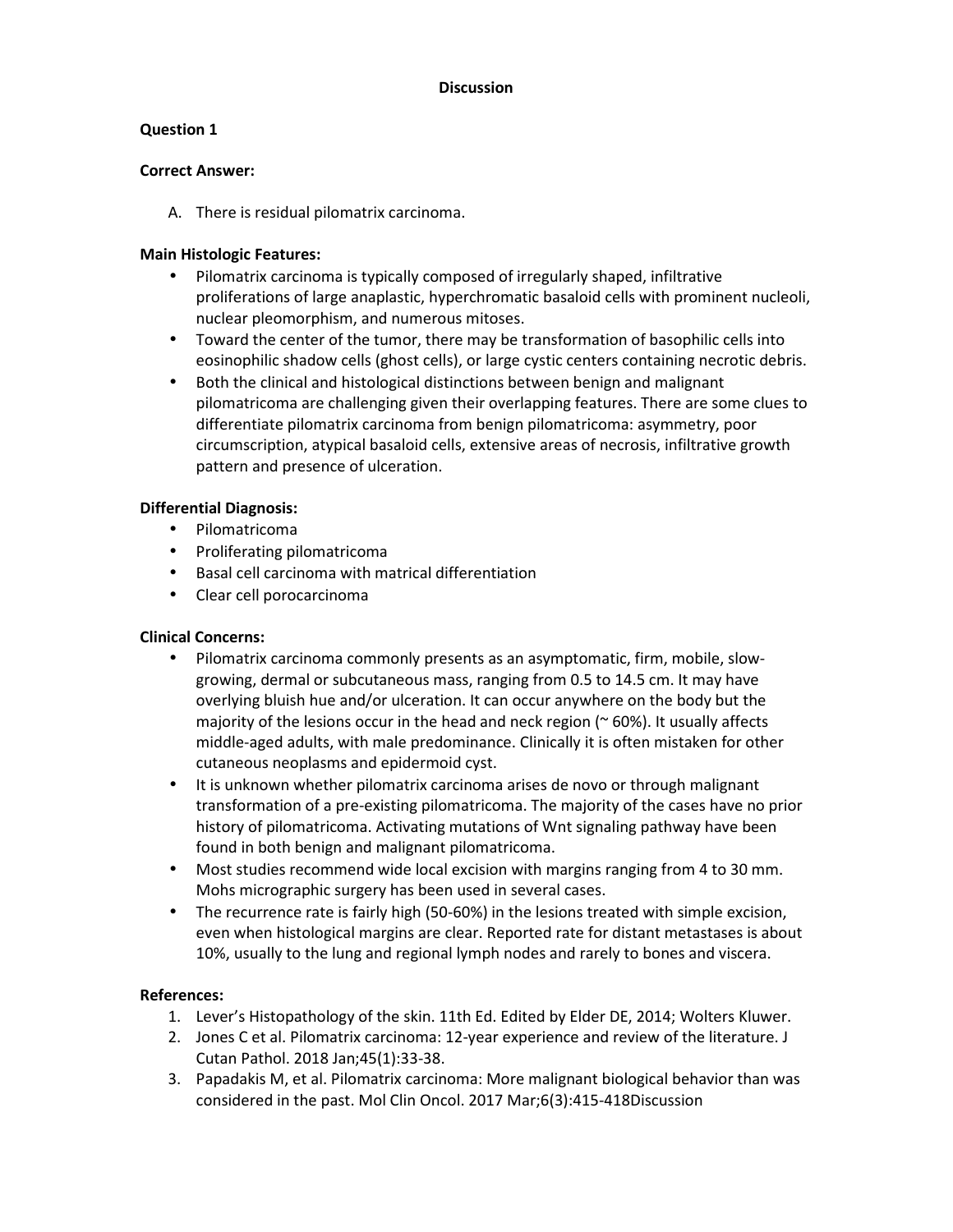A 50-year-old renal transplant patient presents for Mohs surgery for a poorly differentiated SCC presenting as a friable ulcerated tumor on the distal shin. There are two new papules noted distally and frozen section biopsies are taken for your review. FYI the original permanent section biopsy from the larger tumor demonstrates similar features (slide not shown).

### **Please select the best possible answer from the following statements:**

- A. Biopsy shows poorly differentiated SCC indicating two primary cancers. Proceed to Mohs to obtain clear margins.
- B. Biopsy shows poorly differentiated SCC, indicating satellite/in-transit metastases. Discuss sentinel lymph node biopsy and post-op radiation therapy with the patient. Proceed to Mohs to obtain clear margins or coordinate with surgical oncology for wide local excision and possible SLNB.
- C. Biopsy shows malignant neoplasm but definitive diagnosis needs to be investigated.
- D. None of the above.

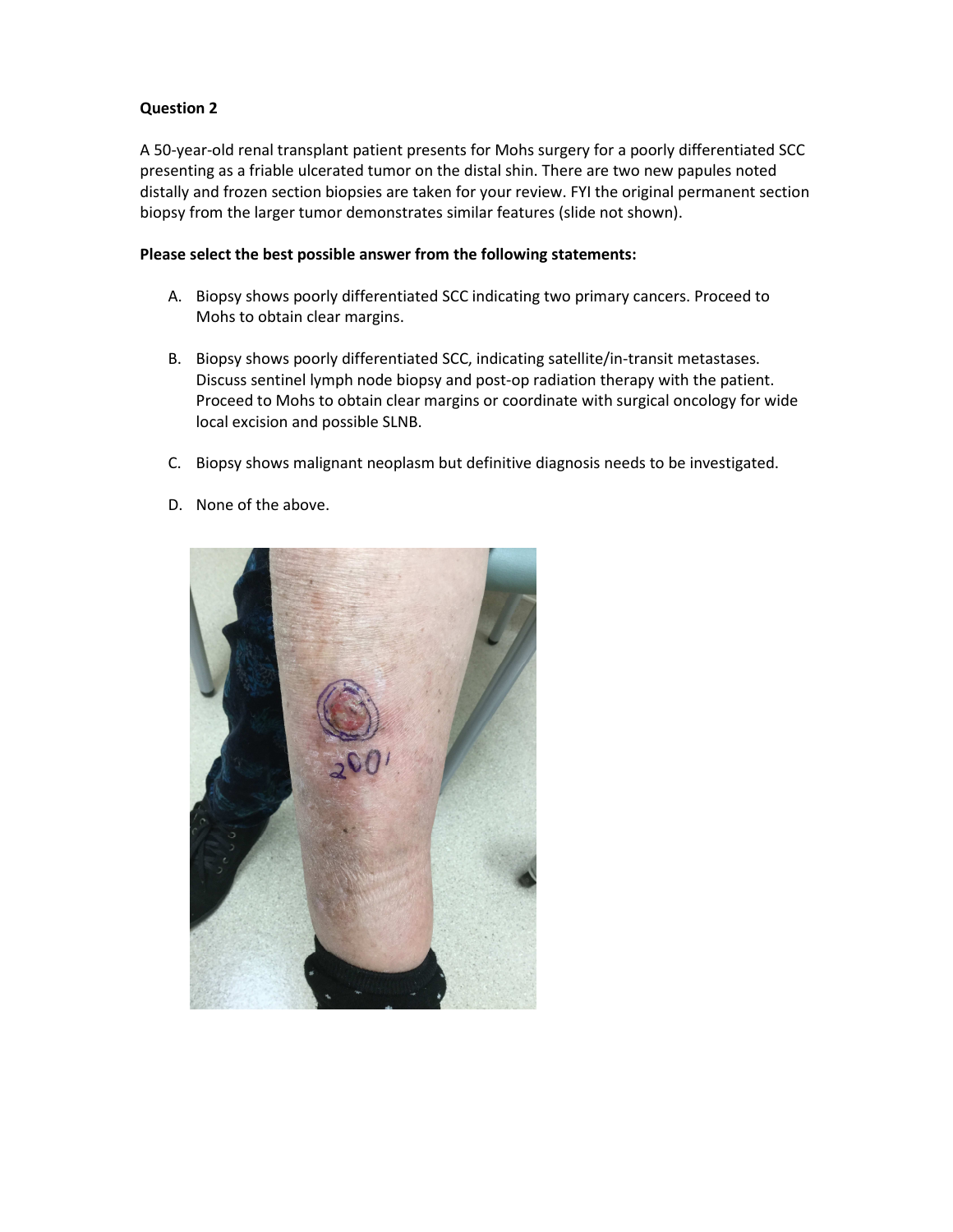# **Question 2**

#### **Correct answer:**

B. Biopsy shows poorly differentiated SCC, indicating satellite/in-transit metastases. Discuss sentinel lymph node biopsy and post-op radiation therapy with the patient. Proceed to Mohs to obtain clear margins or coordinate with surgical oncology for wide local excision and possible SLNB.

#### **Main Histopathologic Features:**

- Cutaneous SCC with satellite or in-transit metastasis is a diagnosis made on the clinicopathological correlation.
- The proposed diagnostic criteria (clinical and histological criteria) for in-transit metastasis of SCC are best illustrated by Ma JH et al (Dermatol Surg 2016; 42:1285- 1292)

| <b>TABLE 3. Diagnostic Criteria for In-Transit</b><br><b>Squamous Cell Carcinoma</b>                                                                                                                             |  |
|------------------------------------------------------------------------------------------------------------------------------------------------------------------------------------------------------------------|--|
| Clinical criteria<br>Metastasis should lie separate from scars of previous<br>treatment (excluding donor site for flaps)<br>Metastasis should lie between the initial tumor and<br>possible draining lymph nodes |  |
| Histological criteria<br>Deposit should lie separate from scars of previous<br>treatment (excluding flaps)<br>Deposit should not have epidermal origin                                                           |  |
| Tumor should not be present exclusively in<br>perineural locations<br>Metastasis should bear at least focal histological<br>similarity to initial tumor                                                          |  |

### **Differential Diagnosis:**

• Satellite/in-transit metastases of cutaneous SCC vs. separate lesions of SCC

### **Clinical Concerns:**

- Satellite and in-transit metastasis from cutaneous SCC is an uncommon form of lymphatic metastasis that tends to occur more in immunocompromised individuals.
- There is a paucity of studies on this topic. The definition of satellite and in-transit metastasis, as defined in malignant melanoma, refers to clinically evident cutaneous and/or subcutaneous metastases occurring within 2 cm (satellite) or greater than 2 cm from the primary SCC, in the region between the primary and the first echelon of regional lymph nodes. Occasionally, satellite or in-transit metastases may occur distal to the primary tumor.
- Prognosis is poor with 5-year survival of approximately 13%. Management is a combination of surgery and adjuvant radiotherapy. For selected cases with unresectable tumor not amenable to radiotherapy and those with distant metastases, chemotherapy agents, targeted therapy inhibiting epidermal growth factor receptor, and anti-PD-1 immunotherapy are used off-label.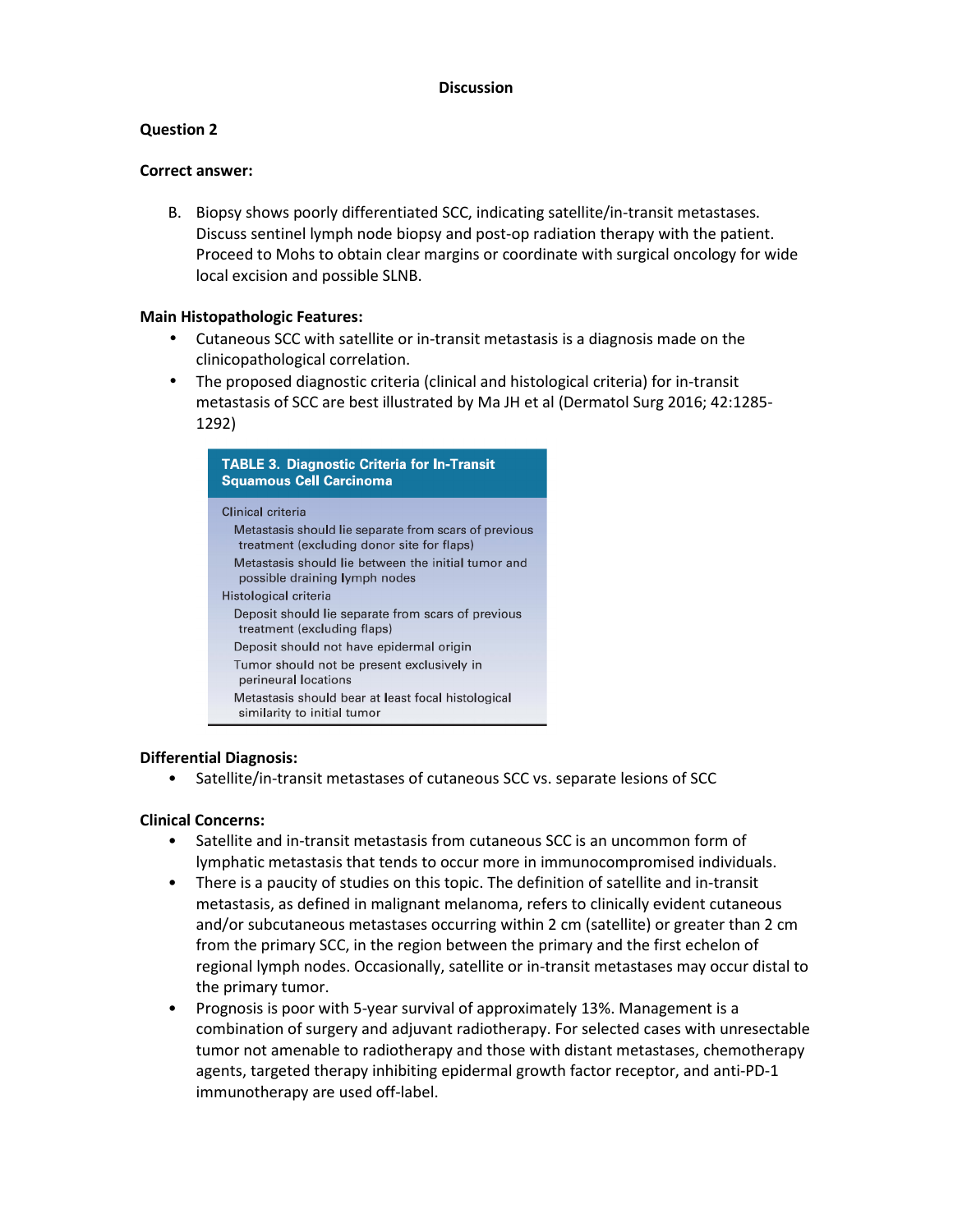- 1. Ma JH et al. In-transit metastasis from squamous cell carcinoma. Dermatol Surg 2016; 42:1285-1292.
- 2. Carucci JA et al. In-transit metastasis from primary cutaneous squamous cell carcinoma in organ transplant recipients and nonimmunosuppressed patients: clinical characteristics management, and outcome in a series of 21 patients. Dermatol Surg 2004;30:651-655.
- 3. Gershenwald JE et al. Melanoma staging: Evidence-based changes in the American Joint Committee on Cancer eighth edition cancer staging manual. CA Cancer J Clin. 2017 Nov;67(6):472-492.
- 4. Que SKT, Zwald FO, Schmults CD. Cutaneous squamous cell carcinoma: Management of advanced and high-stage tumors. J Am Acad Dermatol. 2018 Feb;78(2):249-261.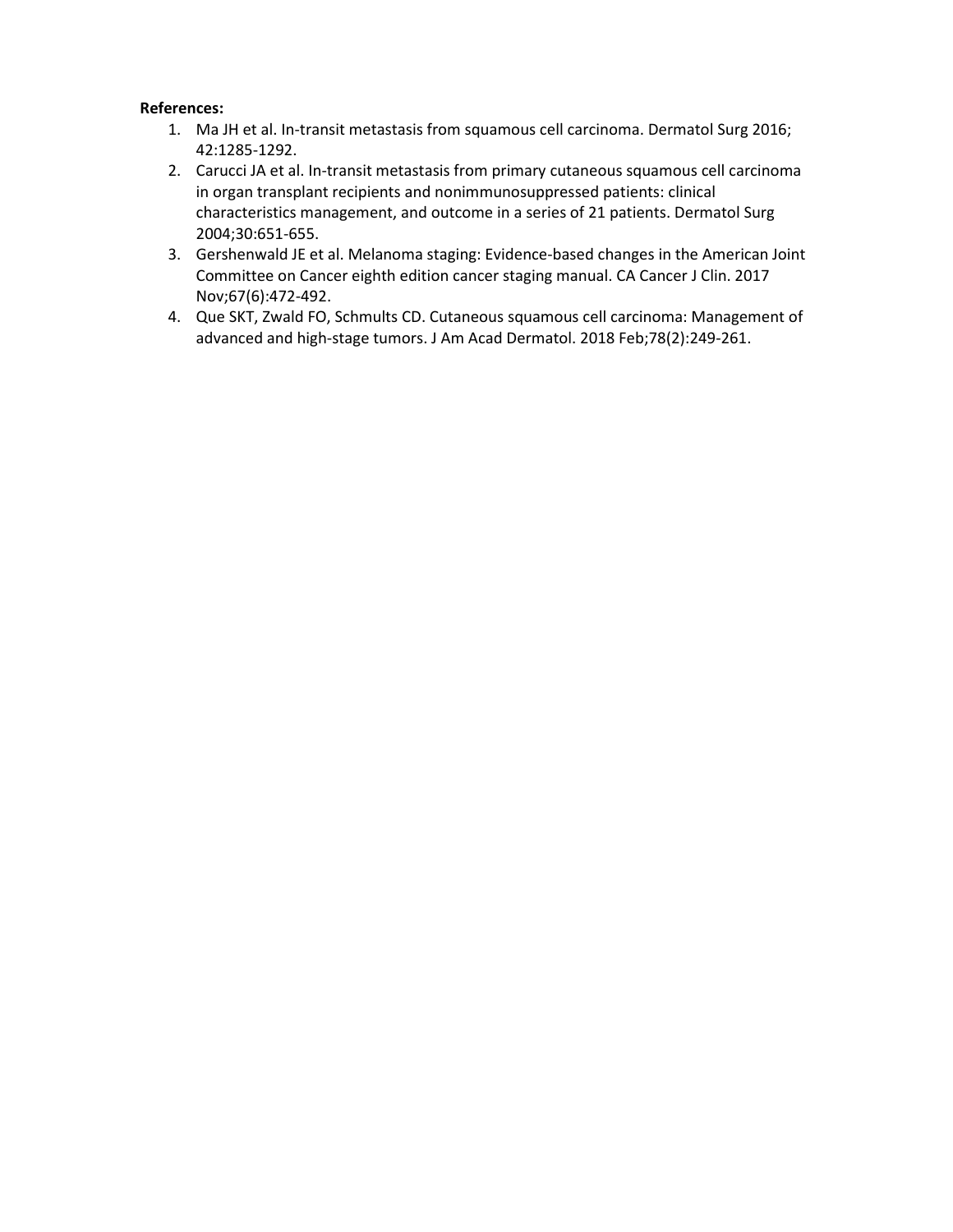A 77-year-old male with a history of 8 squamous cell carcinomas (SCCs) of the lower extremities (LE) arising within the past 2 years presents with a 1.5cm pink plaque on the right pretibial region that has developed over the past 4 months.

The lesion is biopsied and processed in the Mohs lab as a vertically-cut frozen section.

#### **Select the most likely diagnosis and best course of action:**

- A. Inflamed Seborrheic Keratosis; Clinical observation.
- B. Regressing Keratoacanthoma (KA); Clinical observation.
- C. Well-Differentiated SCC; Proceed with Mohs micrographic surgery (MMS).
- D. Poorly-Differentiated Infundibulocystic SCC; Proceed with MMS.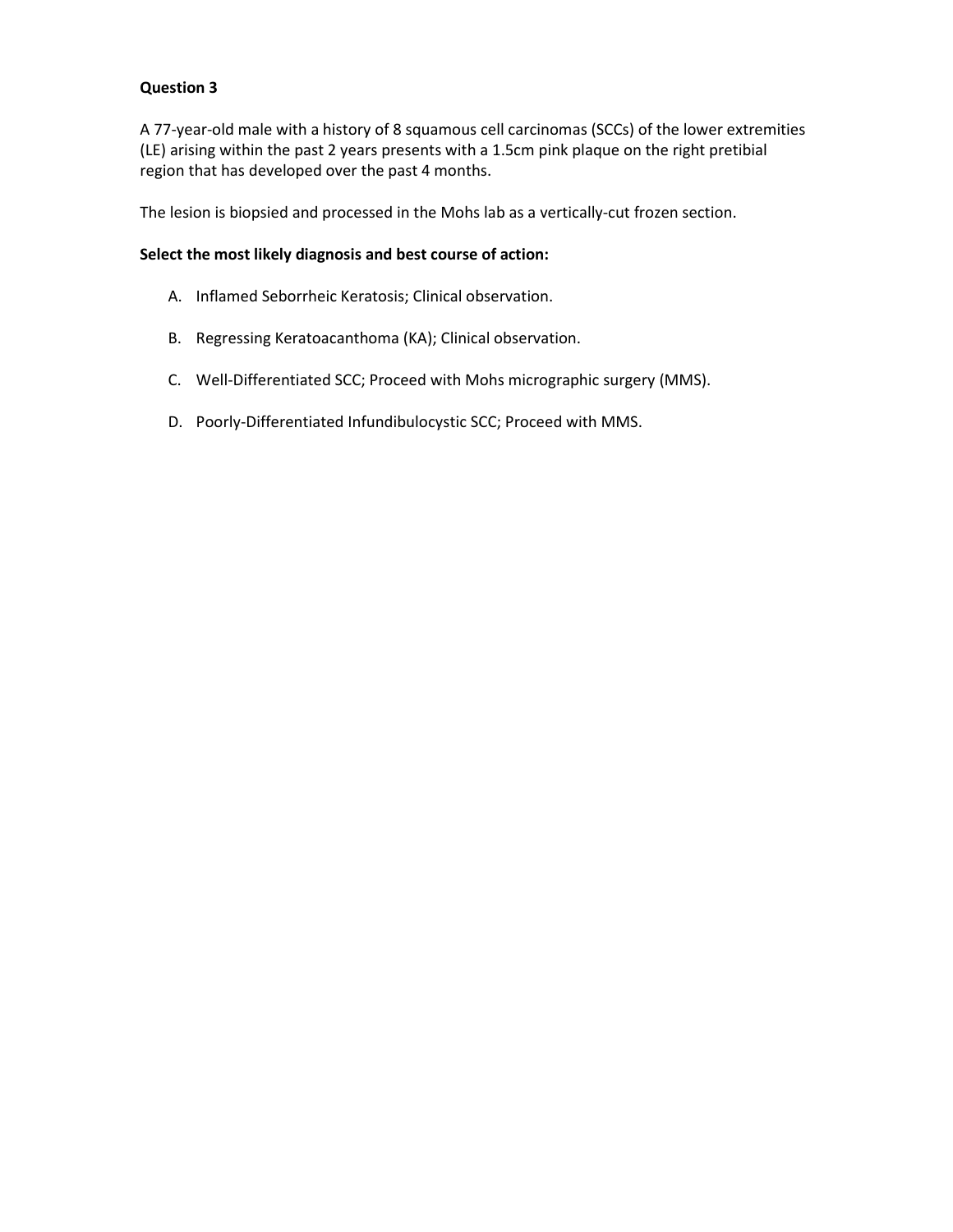### **Correct Answer:**

C. Well-Differentiated SCC; Proceed with Mohs micrographic surgery (MMS).

### **Main Histologic Features:**

• An endophytic proliferation with islands of atypical, well-differentiated squamous cells that extend into the dermis is visualized. These features may be representative of a conventional, well-differentiated, SCC, or an early proliferative keratoacanthoma.

## **Differential Diagnosis:**

- Early proliferative Keratoacanthoma
- Infundibular SCC
- Crateriform Verruca
- Inflamed Seborrheic Keratosis

## **Clinical/Histologic Concerns:**

- Cutaneous SCCs of the LE are likely to represent a distinct subset of SCC, with unique histologic features and implications for management.
- These tumors are more likely to develop on the anterior versus posterior aspect of the leg and appear to behave relatively indolently as compared to the general population of SCC.
- Patients developing disproportionate numbers of SCC on the LE are most often female, and develop a ratio of SCCs:BCCs similar to that seen in immune-suppressed organ transplant recipients.
- Some authors have recently reclassified endo and exophytic tumors into distinct histologic subtypes: KA, KA with conventional SCC component, crateriform Bowen's disease, crateriform SCC arising from solar keratosis, and crater form of infundibular SCC.
- As the regression rate of KA-like SCC (33.3%) is significantly lower than that of classical KA (98.1%), differentiating these tumors is clinically relevant.
- Although a conservative approach may be selected in certain settings, surgical resection remains standard of care for KA as these tumors are biologically unstable and occasionally evolve into conventional SCC.
- Genetic and molecular analysis may ultimately elucidate the observed behavioral differences among conventional SCC, SCC of the LE, and KA.

- 1. Takai T, Misago N, Murata Y. Natural course of keratoacanthoma and related lesions after partial biopsy: Clinical analysis of 66 lesions. Jounral of Dermatology 2015;42:353-62.
- 2. Ogita A, Ansai S, Misago N, et al. Histopathological diagnosis of epithelial crateriform tumors: Keratoacanthoma and other epithelial crateriform tumors. Journal of Dermatology 2016;43:1321-31.
- 3. Munday WR, Leffell DJ, McNiff JM, Ko CJ. Histopathologic features of multiple cutaneous squamous cell carcinomas of the lower extremity. J Cutan Pathol 2016:43:759-65.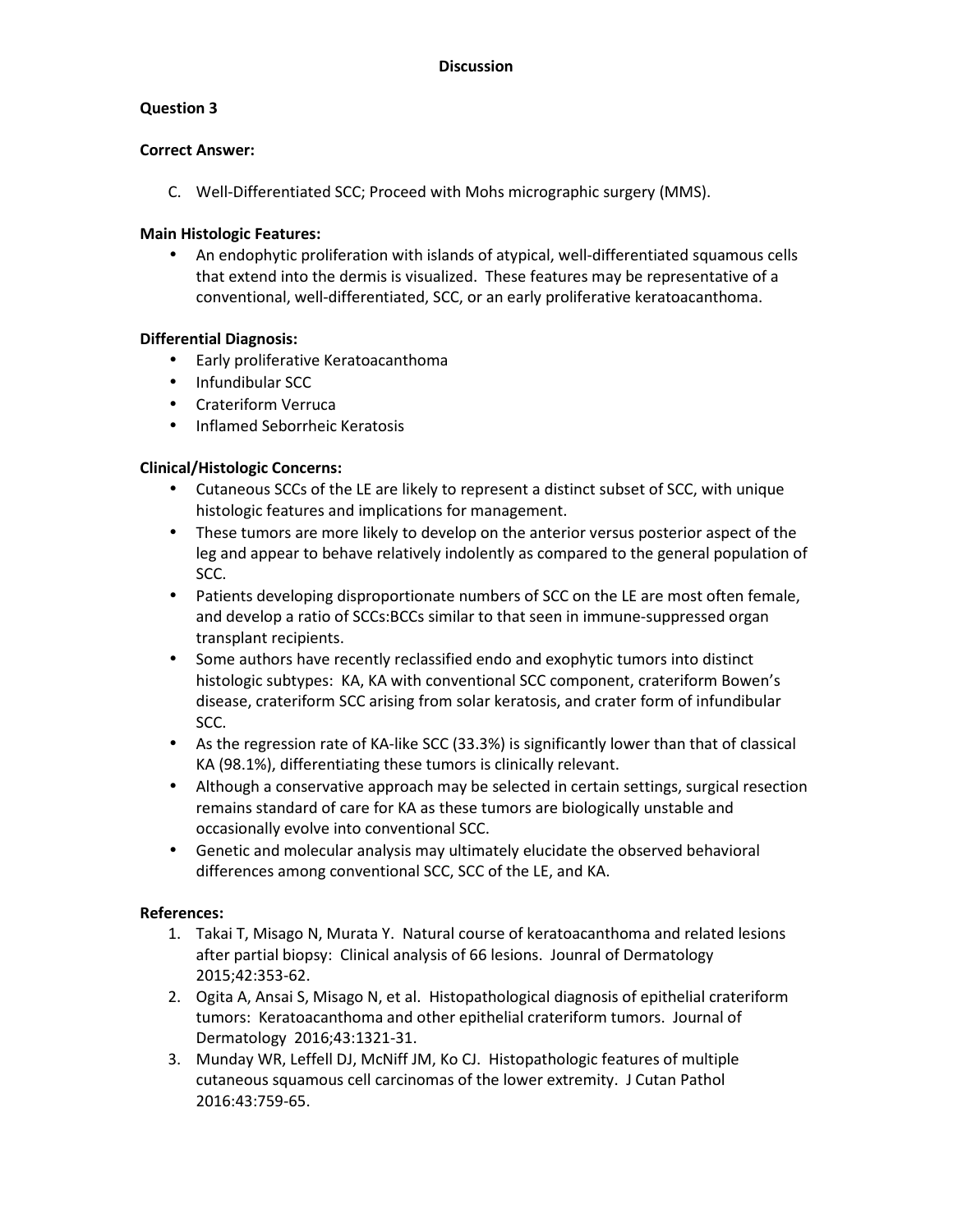- 4. Solus JF, Murphy GF, Kraft S. Cutaneous Squamous Cell Carcinomas of the Lower Extremities Show Distinct Clinical and Pathologic Features. International Journal of Surgical Pathology. 2016;24(1):29-36.
- 5. Kim C, Ko CJ, Leffell DJ. Cutaneous squamous cell carcinomas of the lower extremity: A distinct subset of squamous cell carcinomas. J Am Acad Dermatol 2014;70:70-4.
- 6. Goldberg LH, Silapunt S, Beyrau KK, Peterson SR, et al. Kertoacanthoma as a postoperative complication of skin cancer excision. J Am Acad Dermatol 2004;50:753-8.
- 7. Ko CJ, Glusac EJ, McNiff JM, Rodic N, Leffell DJ. Squamous proliferations on the legs of women: Qualitative examination of histopathology, TP53 sequencing, and implications for diagnosis in a series of 30 cases. J Am Acad Dermatol 2017;77:1126-32.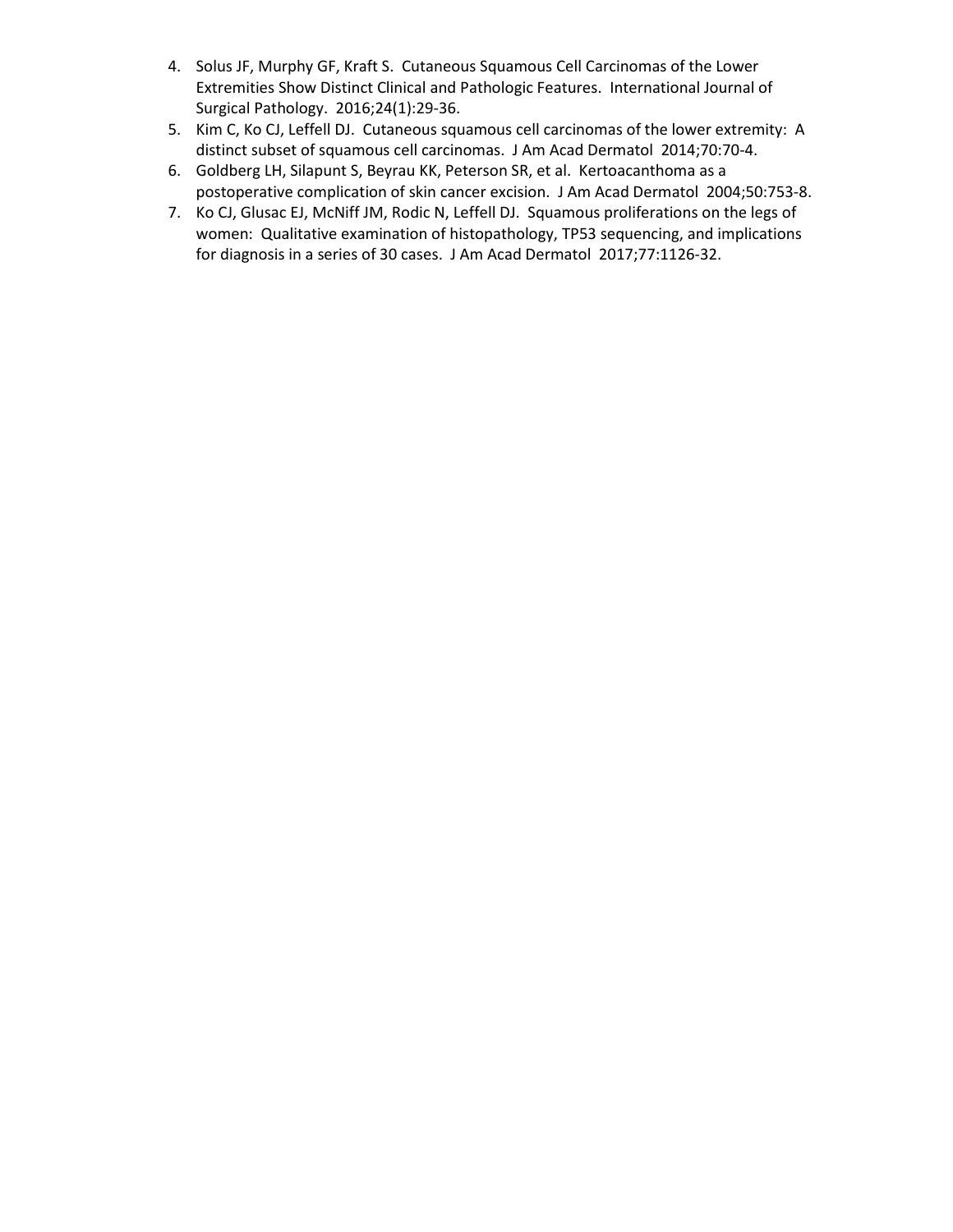A 74-year-old female with a history of 6 SCCs of the LE over the past year presents with a 1.5cm SCC on the right LE.

The first stage of MMS is observed here.

### **Select the most likely diagnosis and best course of action:**

- A. No remaining tumor is visualized; Evaluate wound for management.
- B. There is a focus of epidermal and superficial dermal squamous atypia; Take another layer.
- C. Invasive SCC is present in the deep subcutis; Take another layer.
- D. Specimen is inadequate; Request recuts from the histotechnician.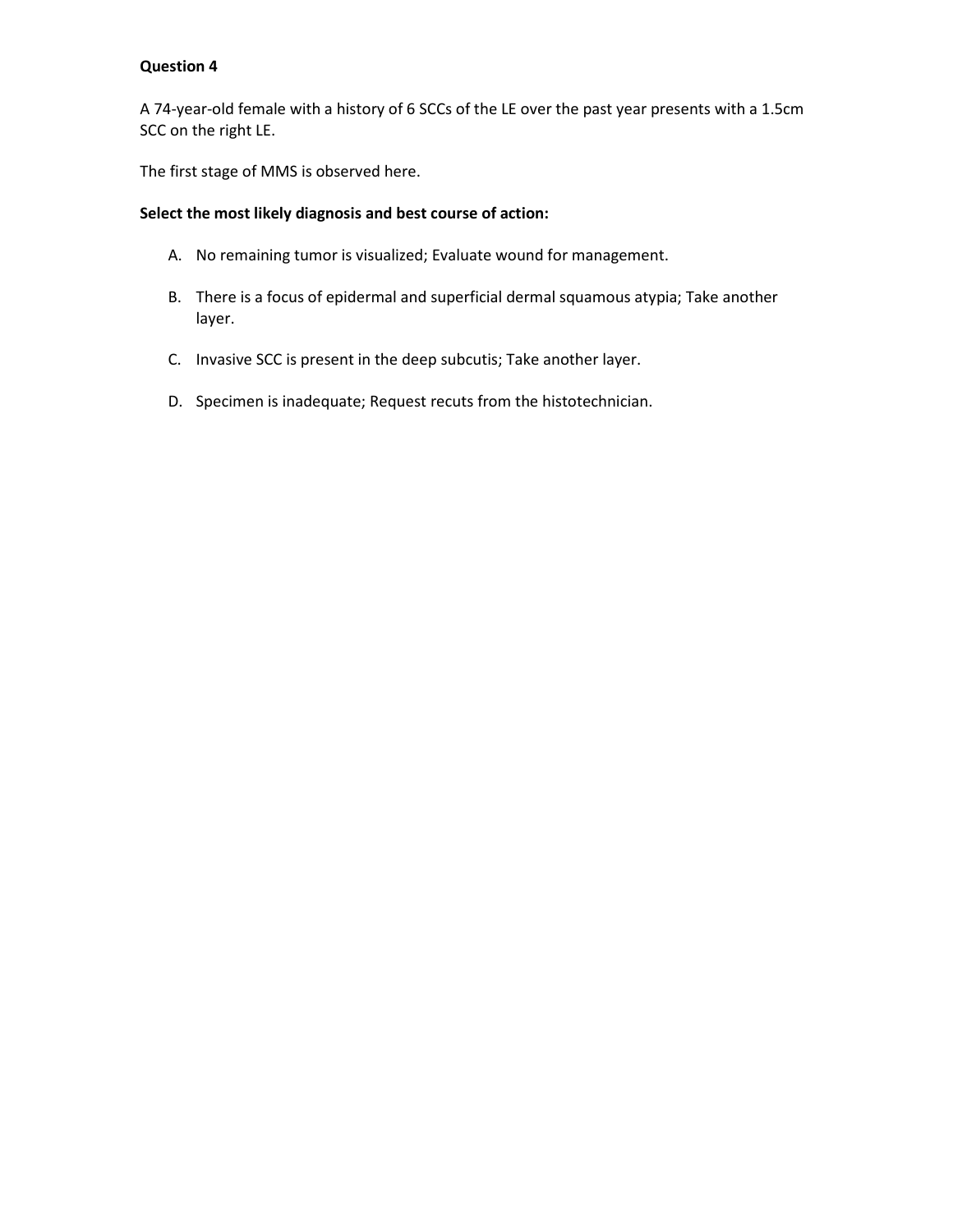## **Question 4**

### **Correct Answer:**

B. There is a focus of epidermal and superficial dermal squamous atypia; Take another layer.

### **Main Histologic Features:**

- Quality Assurance:
	- o Epidermis is present around entire section and deep-tissue is well-preserved without significant holes.
	- o Staining is adequate.
- Oncologic Analysis:
	- o Residual SCCIS is visualized opposite from blue-inked hash mark.
	- o Features differentiating SCCIS from background stasis dermatitis and scattered seborrheic keratosis include well-differentiated cellular atypia, keratin pearls with concentric parakeratosis, and loss of granular layer.

### **Differential Diagnosis:**

• No remaining tumor is visualized.

## **Clinical/Histologic Concerns:**

- Histologic features of SCC arising on the LE are unique and may be difficult to differentiate from benign findings, particularly on frozen sections.
- While analysis of the Mohs debulk specimen in these tumors most commonly reveals classical features of well-differentiated SCC (95% of reported cases), margins are often obscured by chronic inflammation, fibrosis, and stasis changes (85% of cases).
- Peripheral margins of SCC arising on the LE are less likely to reveal actinic keratosis (13% of cases) as compared with SCC arising in the head/neck region (67% of cases), with a unique basal retiform proliferation observed in 80% of LE SCCs.
- Basal retiform proliferations are comprised of thin and elongated rete ridges and slightly enlarged keratinocytes with atypical nuclei, and appear to have a unique immunohistochemical profile as compared with actinic keratosis.
- Differentiating the benign histologic findings of commonly-encountered entities such as seborrheic keratosis and pseudoepitheliomatous hyperplasia, among others, from those of SCC arising on the LE may be surprisingly challenging, requiring a pragmatic approach incorporating judgment of clinical as well as histologic findings.

- 1. Takai T, Misago N, Murata Y. Natural course of keratoacanthoma and related lesions after partial biopsy: Clinical analysis of 66 lesions. Journal of Dermatology 2015;42:353-62.
- 2. Ogita A, Ansai S, Misago N, et al. Histopathological diagnosis of epithelial crateriform tumors: Keratoacanthoma and other epithelial crateriform tumors. Journal of Dermatology 2016;43:1321-31.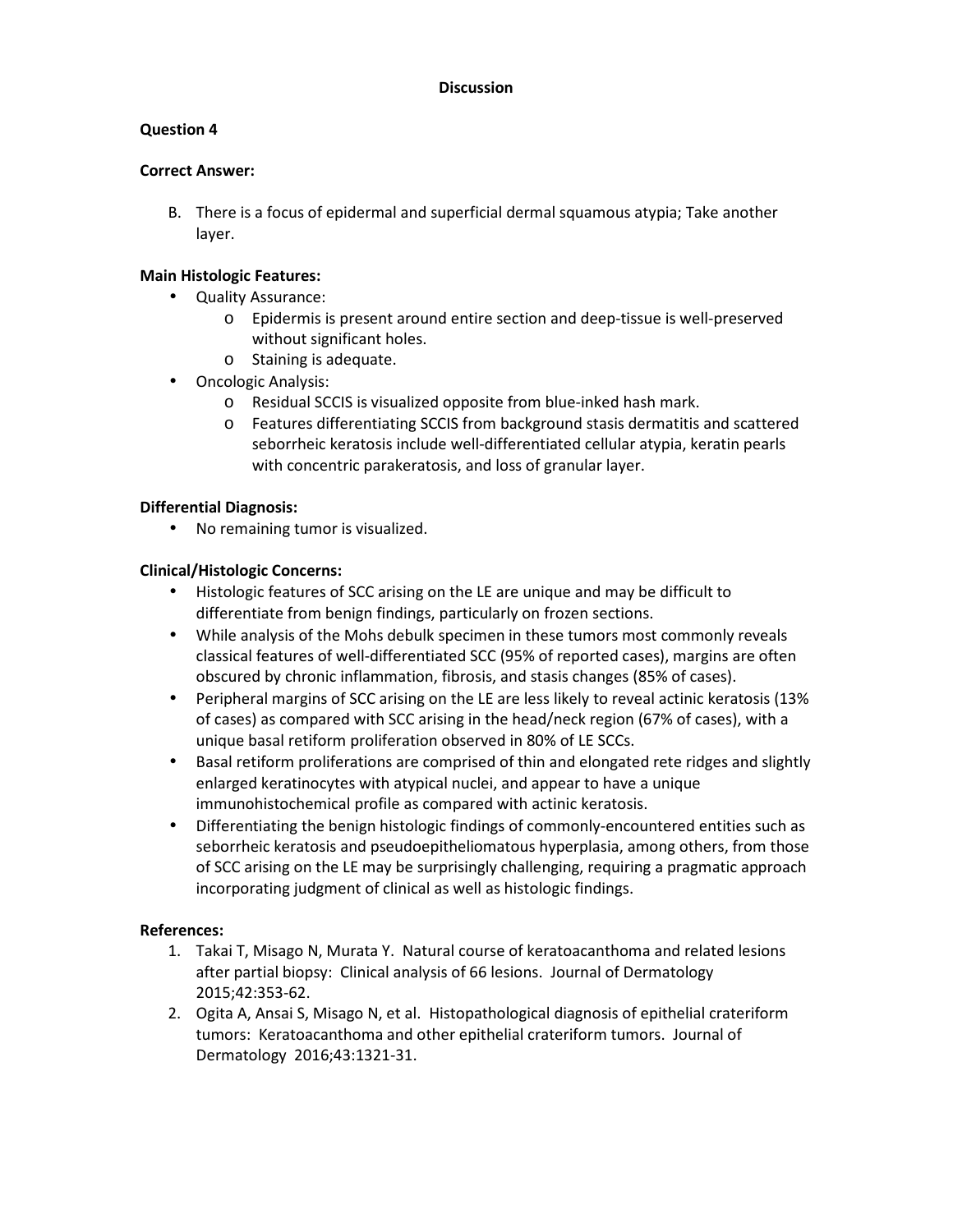- 3. Munday WR, Leffell DJ, McNiff JM, Ko CJ. Histopathologic features of multiple cutaneous squamous cell carcinomas of the lower extremity. J Cutan Pathol 2016:43:759-65.
- 4. Solus JF, Murphy GF, Kraft S. Cutaneous Squamous Cell Carcinomas of the Lower Extremities Show Distinct Clinical and Pathologic Features. International Journal of Surgical Pathology. 2016;24(1):29-36.
- 5. Kim C, Ko CJ, Leffell DJ. Cutaneous squamous cell carcinomas of the lower extremity: A distinct subset of squamous cell carcinomas. J Am Acad Dermatol 2014;70:70-4.
- 6. Goldberg LH, Silapunt S, Beyrau KK, Peterson SR, et al. Kertoacanthoma as a postoperative complication of skin cancer excision. J Am Acad Dermatol 2004;50:753-8.
- 7. Ko CJ, Glusac EJ, McNiff JM, Rodic N, Leffell DJ. Squamous proliferations on the legs of women: Qualitative examination of histopathology, TP53 sequencing, and implications for diagnosis in a series of 30 cases. J Am Acad Dermatol 2017;77:1126-32.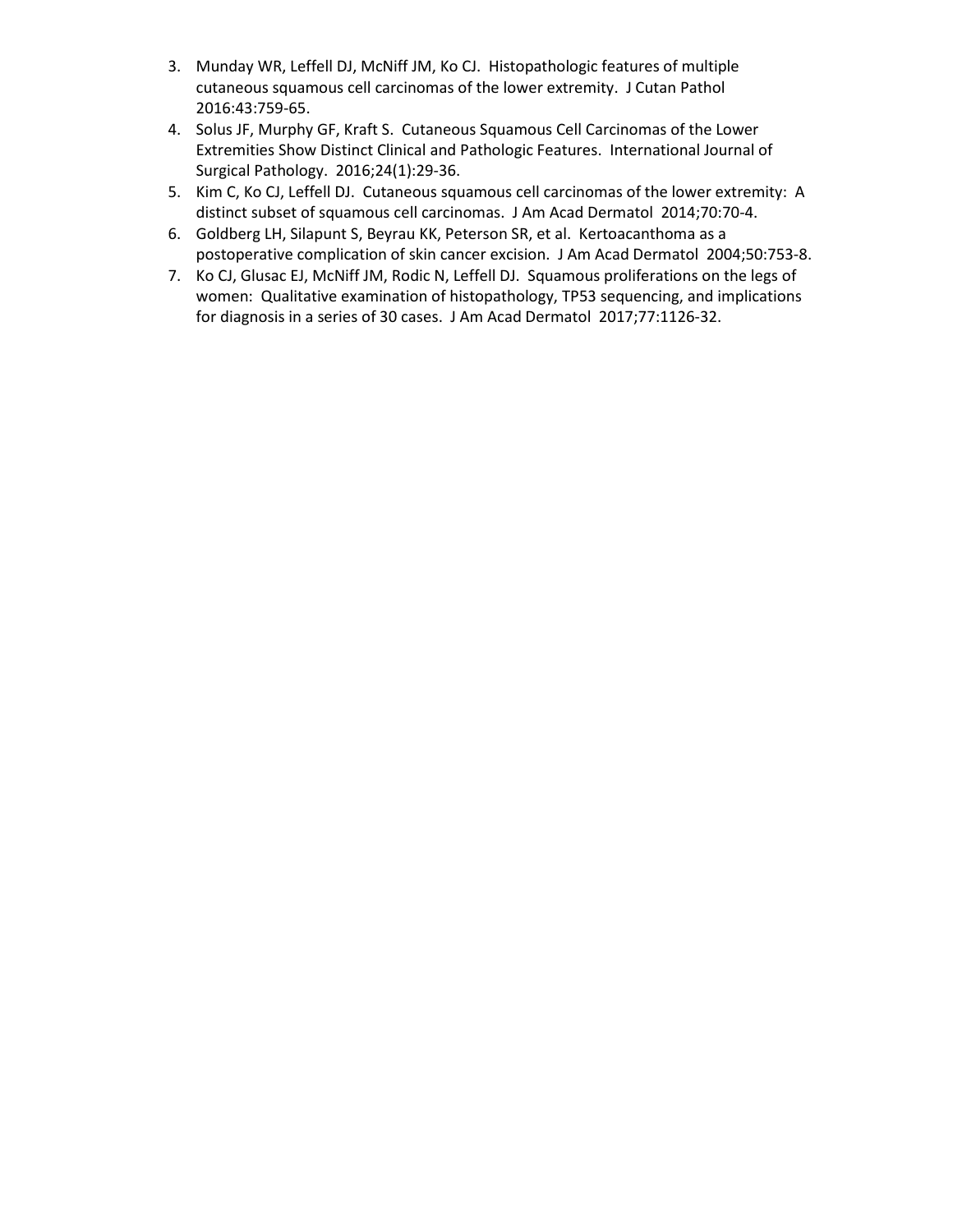A 73-year-old Caucasian gentleman received Mohs surgery treatment of a micronodular basal cell carcinoma on the right temple.

#### **Please review the 1st stage Mohs section and select the best next step:**

- A. Take another stage to clear the deep tumor.
- B. Take another stage to clear the lateral margins.
- C. The 1st stage is clear, proceed with reconstruction.
- D. Order a recut slide for further evaluation.
- E. Thaw the block and send for permanent sections with pathology review.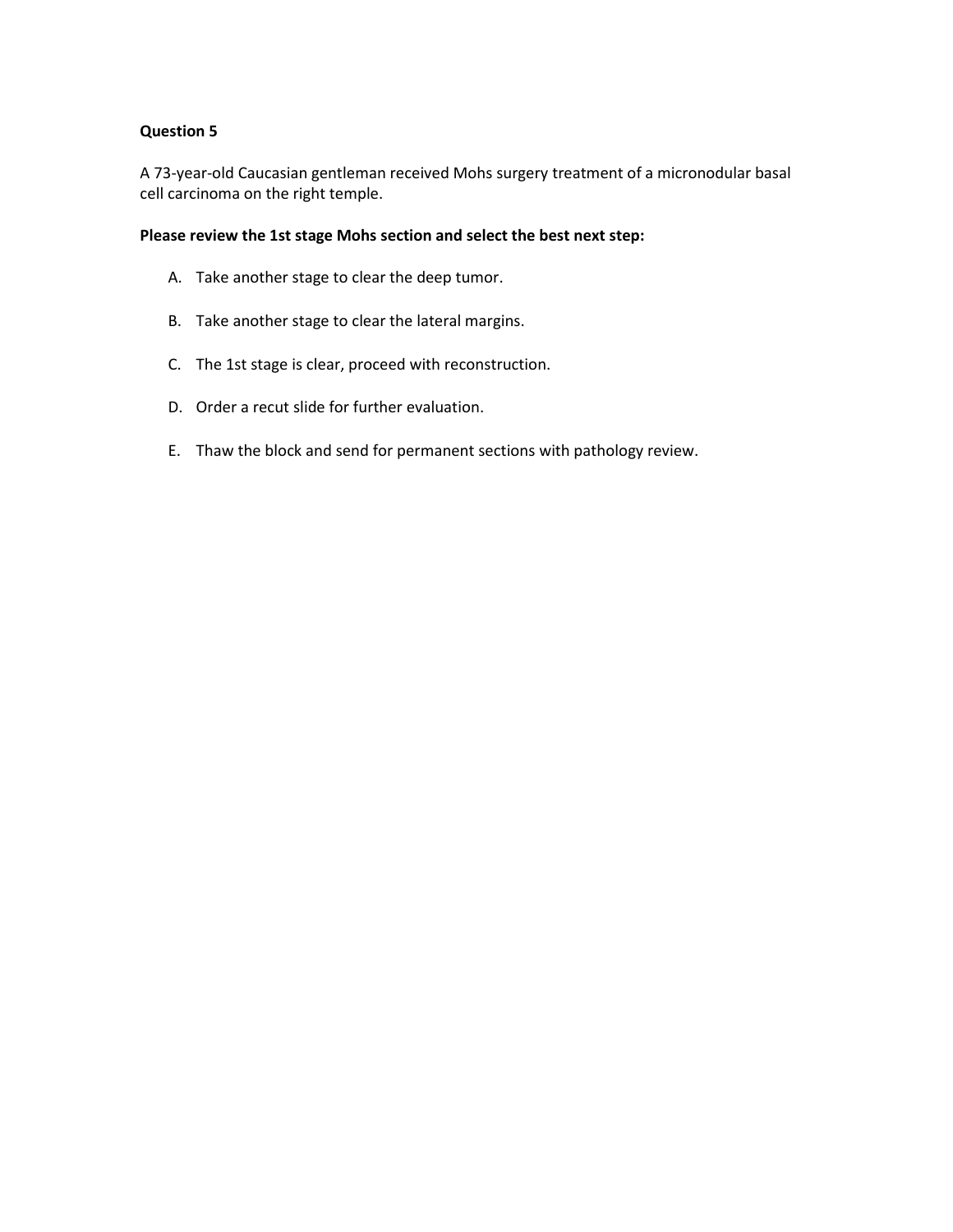# **Question 5**

### **Correct Answer:**

C. The 1st stage is clear, proceed with reconstruction (Favre-Racouchot)

# **Main Histologic Features of Favre-Racouchot:**

- This slide includes the benign findings of Favre-Racouchot syndrome (nodular cutaneous elastosis with cysts and comedones) [1, 2].
- This condition is noted to have marked solar elastosis with numerous cysts and comedones.
- Cavity walls include 4-8 layers of cells of benign basal, spinous, granular and cornified layers without nuclear atypia nor parakeratosis.
- The cysts and comedones include multiple vellus hair shafts.

# **Histologic Differential Diagnosis:**

- Microcystic adnexal carcinoma: Malignant tumor of follicular and eccrine origin composed of keratin-filled cysts and aggregates of basaloid cells in slender cords deeply infiltrating the dermis[3, 4]. Locally aggressive, deeply infiltrating, invading nerves, and rarely metastasizes.
- Syringoma: Benign tumors of eccrine origin composed of small, superficial dermal ducts with two layers of cuboidal epithelium and strands of cells among a dense stroma. The pattern has been described as "comma or tadpole-like"[4, 5]. Most frequently periorbital.
- Desmoplastic trichoepithelioma: Benign tumors of follicular origin composed of superficial, narrow strands of basaloid cells, keratin-filled cysts and desmoplastic stroma[6]. Horn cysts are frequently calcified.
- Micronodular basal cell carcinoma: Malignant tumor of follicular origin composed of islands of basaloid cells within dense fibrous and sclerotic stroma. Frequently with mitotic figures and rarely forming cysts.

### **Clinical Concerns:**

• Actinic damage contributes to the occurrence of both Favre-Racouchot and nonmelanoma skin cancer. The presence of benign proliferations can confound or mask tumor detection[7].

- 1. Favre, M. and J. Racouchot, *[Nodular cutaneous elasteidosis with cysts and comedones].* Ann Dermatol Syphiligr (Paris), 1951. 78(6): p. 681-702.
- 2. Sanchez-Yus, E., et al., *The histopathology of closed and open comedones of Favre-Racouchot disease.* Arch Dermatol, 1997. 133(6): p. 743-5.
- 3. Calderon-Castrat, X., et al., *Microcystic adnexal carcinoma mimicking basal cell carcinoma.* JAAD Case Rep, 2017. 3(6): p. 492-494.
- 4. Boos, M.D., et al., *Benign subclinical syringomatous proliferations adjacent to a microcystic adnexal carcinoma: a tumor mimic with significant patient implications.* Am J Dermatopathol, 2014. 36(2): p. 174-8.
- 5. Kim, J., et al., *Eccrine squamous syringometaplasia of underlying syringoma associated with Tegafur/Gimeracil/Oteracil (TS-1).* Acta Derm Venereol, 2015. 95(8): p. 999-1000.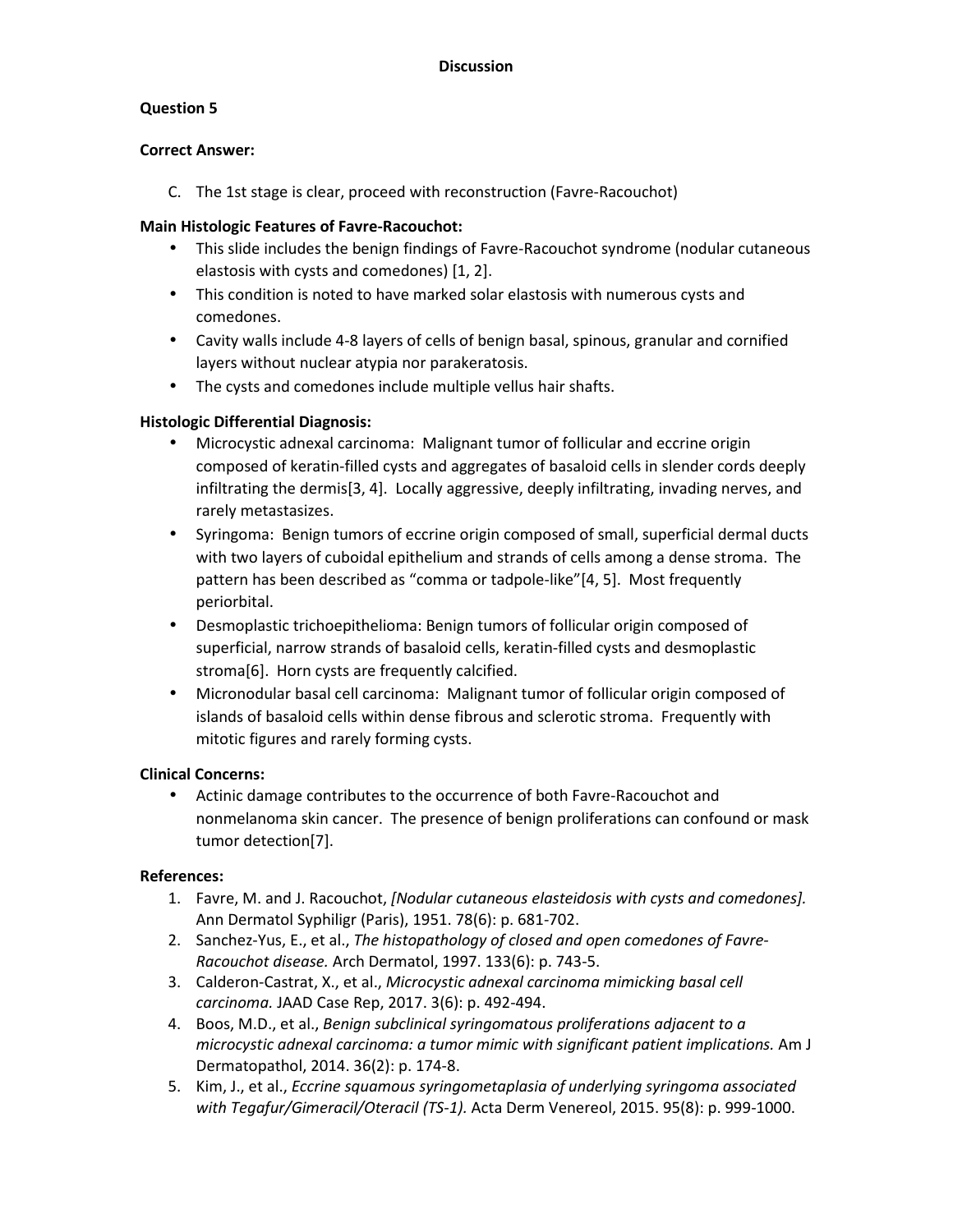- 6. Wang, Q., et al., *Desmoplastic trichoepithelioma: A clinicopathological study of three cases and a review of the literature.* Oncol Lett, 2015. 10(4): p. 2468-2476.
- 7. Leeuwis-Fedorovich, N.E., M. Starink, and A.C. van der Wal, *Multifocal squamous cell carcinoma arising in a Favre-Racouchot lesion - report of two cases and review of the literature.* J Dermatol Case Rep, 2015. 9(4): p. 103-6.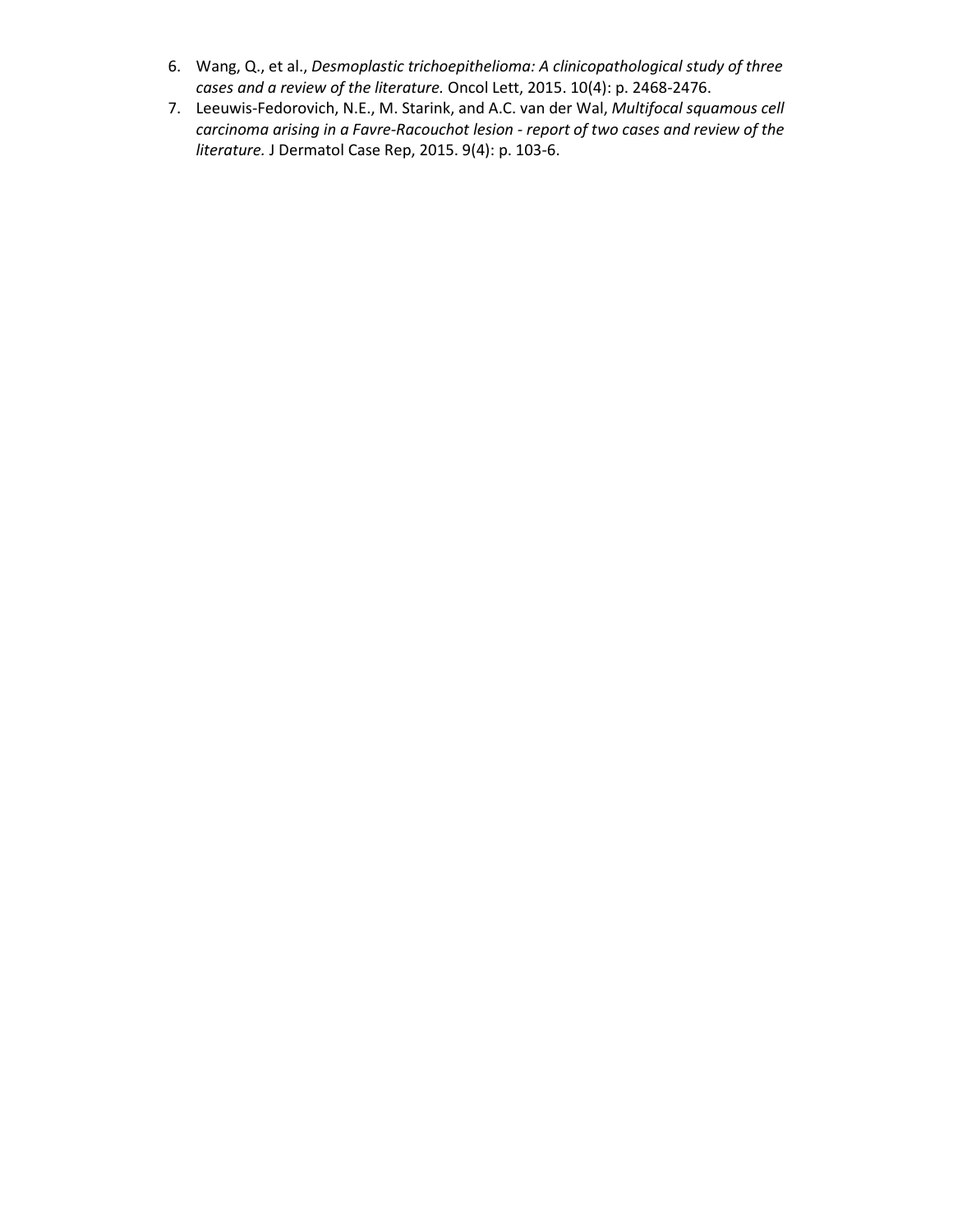A 74-year-old Caucasian woman received Mohs surgery treatment of an infiltrative basal cell carcinoma of the right ala. Perineural basal cell carcinoma was diagnosed on the first stage. This slide from the second Mohs stage includes superficial basal cell carcinoma on the lateral margin and a small basaloid proliferation in the center of the slide.

## **Please evaluate the basaloid proliferation in the center of this slide and determine the best next step:**

- A. Defer surgery until immunostaining can confirm keratinocytes on the deep margin.
- B. Take another stage to clear the deep tumor and lateral margins.
- C. Take another stage to clear only the lateral margins.
- D. Order a recut slide for further evaluation.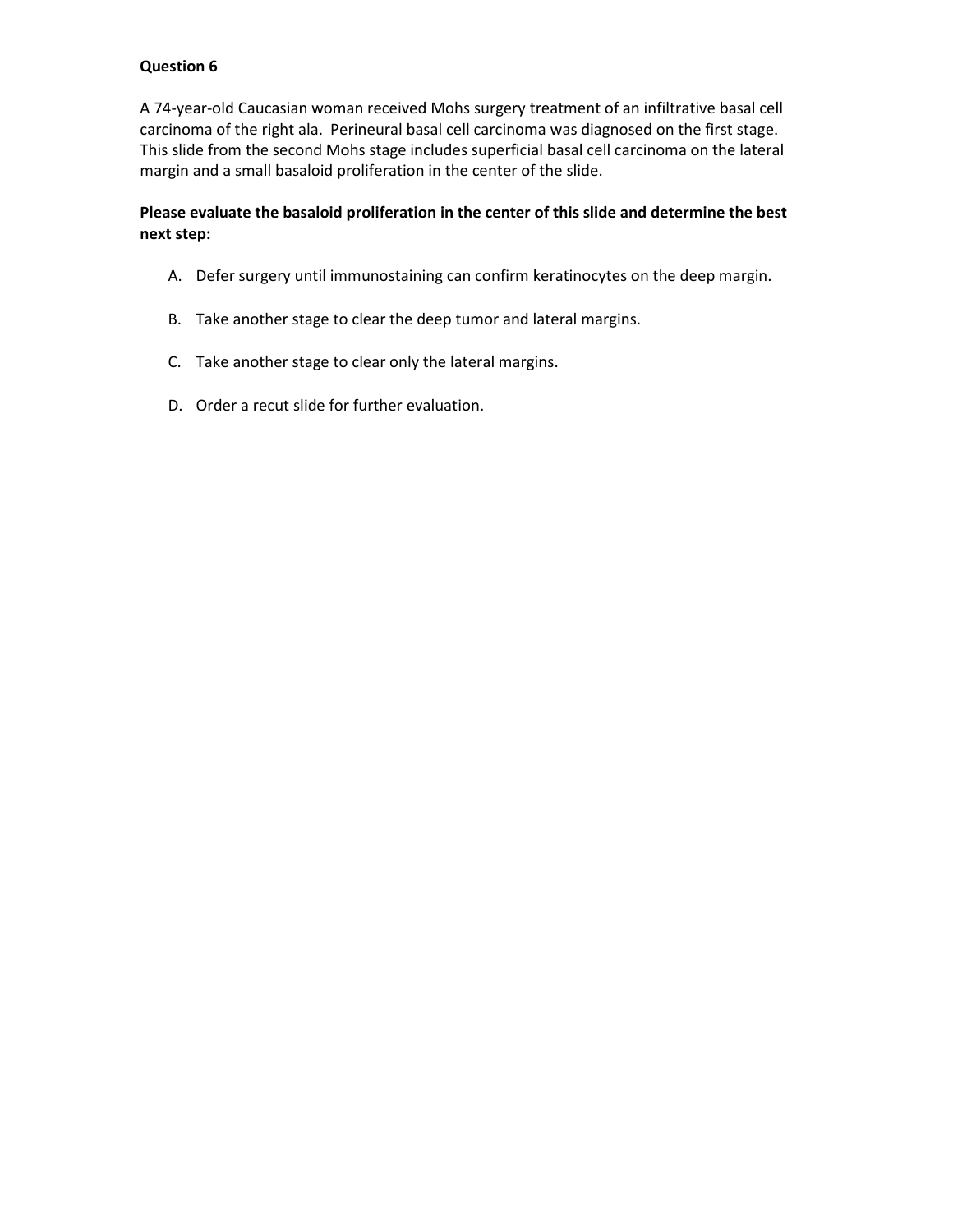#### **Correct Answer:**

C. Take another stage to clear only the lateral margins (Superficial BCC and single deep hair bulb).

### **Main Histologic Features of Transected Nasal Hair Follicles:**

- The anatomic location of this section introduces a potential confounder with a tangential nasal hair bulb arising deep in the nasalis muscle. Tangential sections of the hair bulb can mimic basal cell carcinoma[1, 2]. While multiple hairs within the plane of section often provide context for diagnosis of hairs, the progression of Mohs layers into the base of the internal nasal mucosa occasionally presents spatial challenges to accurate interpretation.
- The superficial structures of internal nasal mucosa appear in deeper Mohs sections of the nasal ala and tip.
- Deeper cuts do not assist with diagnosis as the hair is oriented away from the center of the block and deeper cuts move away from the hair shaft.
- The tangential sections of hair bulbs and the hair papilla can resemble the cuffing of keratinocytic tumor around a nerve.

### **Histologic Differential Diagnosis:**

- Perineural basal cell carcinoma: Pleomorphic basaloid cells within or surrounding a nerve fiber. Associated with a worse prognosis. Extirpating perineural tumor is important for cure but also potentially disfiguring because of extensive subclinical spread[3]. Eosinophils might be a clue to a malignant diagnosis[4].
- Reexcision perineural fibrosis: Also called reactive neuroepithelial aggregates, this benign proliferation of perineural epithelial cells in previously biopsied areas is challenging to differentiate from perineural basal cell carcinoma[5].
- Perineural inflammation: Dense lymphocytic perineural inflammation can both portend and mask keratinocytic tumor. Lymphocytes are uniform in cell size and contain basophilic nuclei without atypia[6].
- Peritumoral fibrosis: Surrounding basal cell carcinoma, concentric layers of fibrous tissue with slender fibroblasts with tapering ends and surrounding bundles of collagen can resemble nerves[7].

### **Clinical Concerns:**

- Deeper layers with muscle and fat can be technically challenging to process with frozen sections.
- Even with ideal sections, perineural tumor can be difficult to differentiate from mimics.
- Normal anatomy can present histologic challenges to interpretation of Mohs sections.

- 1. Leshin, B. and W.L. White, Folliculocentric basaloid proliferation. The bulge (der Wulst) revisited. Arch Dermatol, 1990. 126(7): p. 900-6.
- 2. Krunic, A.L., et al., The use of antidesmoglein stains in Mohs micrographic surgery. A potential aid for the differentiation of basal cell carcinoma from horizontal sections of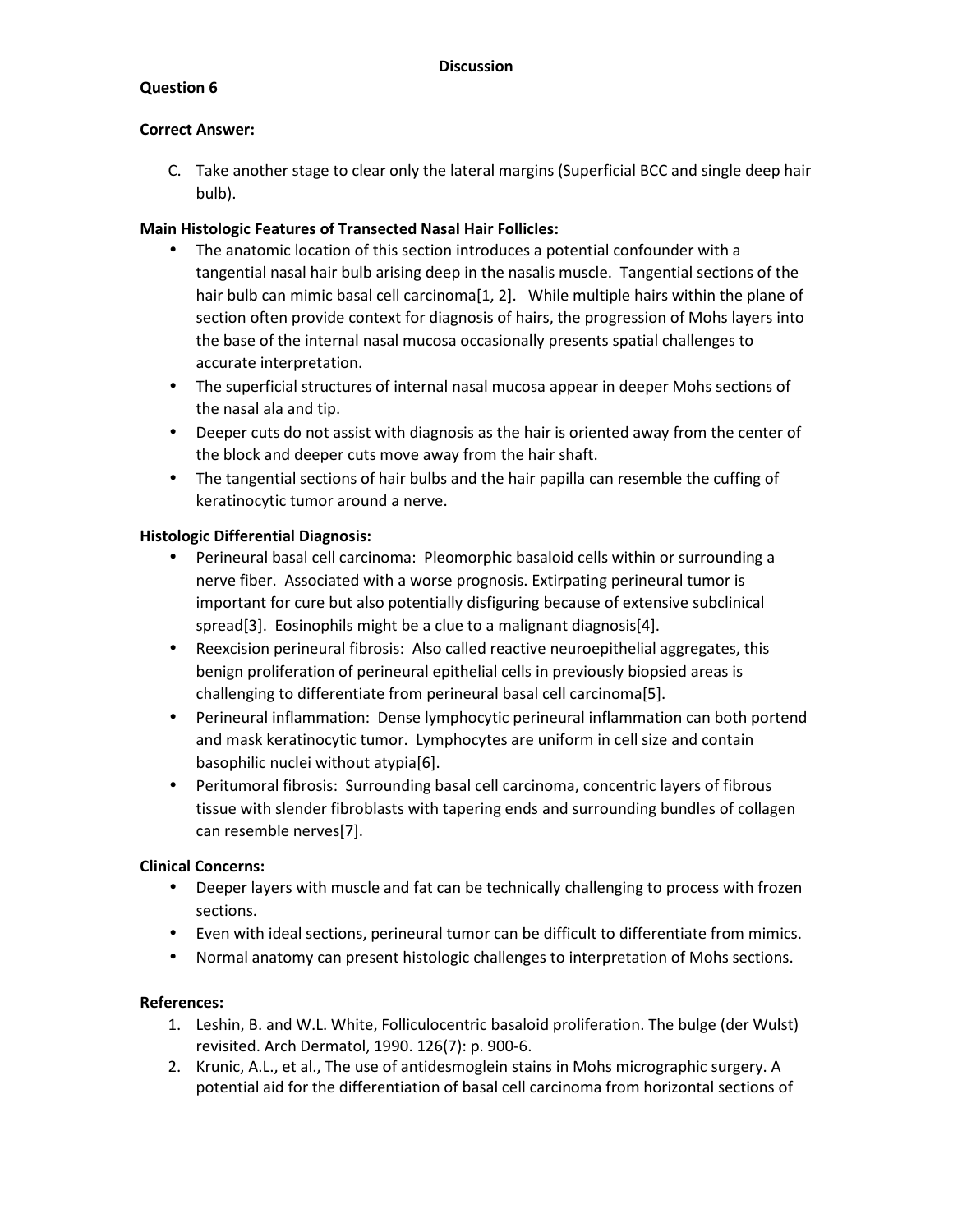the hair follicle and folliculocentric basaloid proliferation. Dermatol Surg, 1997. 23(6): p. 463-8.

- 3. Ratner, D., et al., Perineural spread of basal cell carcinomas treated with Mohs micrographic surgery. Cancer, 2000. 88(7): p. 1605-13.
- 4. McCalmont, T.H. and J. Ye, Eosinophils as a clue to the diagnosis of microcystic adnexal carcinoma. J Cutan Pathol, 2011. 38(11): p. 849, 850-2.
- 5. Bechert, C.J. and J.B. Stern, Basal cell carcinoma with perineural invasion: reexcision perineural invasion? J Cutan Pathol, 2010. 37(3): p. 376-9.
- 6. Shimizu, I. and V.D. Thomas, Evaluation of nerves in Mohs micrographic surgery: histologic mimickers of perineural invasion and nervous tissue on frozen section. Dermatol Surg, 2014. 40(5): p. 497-504.Hassanein, A.M., et al., Peritumoral fibrosis in basal cell and squamous cell carcinoma mimicking perineural invasion: potential pitfall in Mohs micrographic surgery. Dermatol Surg, 2005. 31(9 Pt 1): p. 1101-6.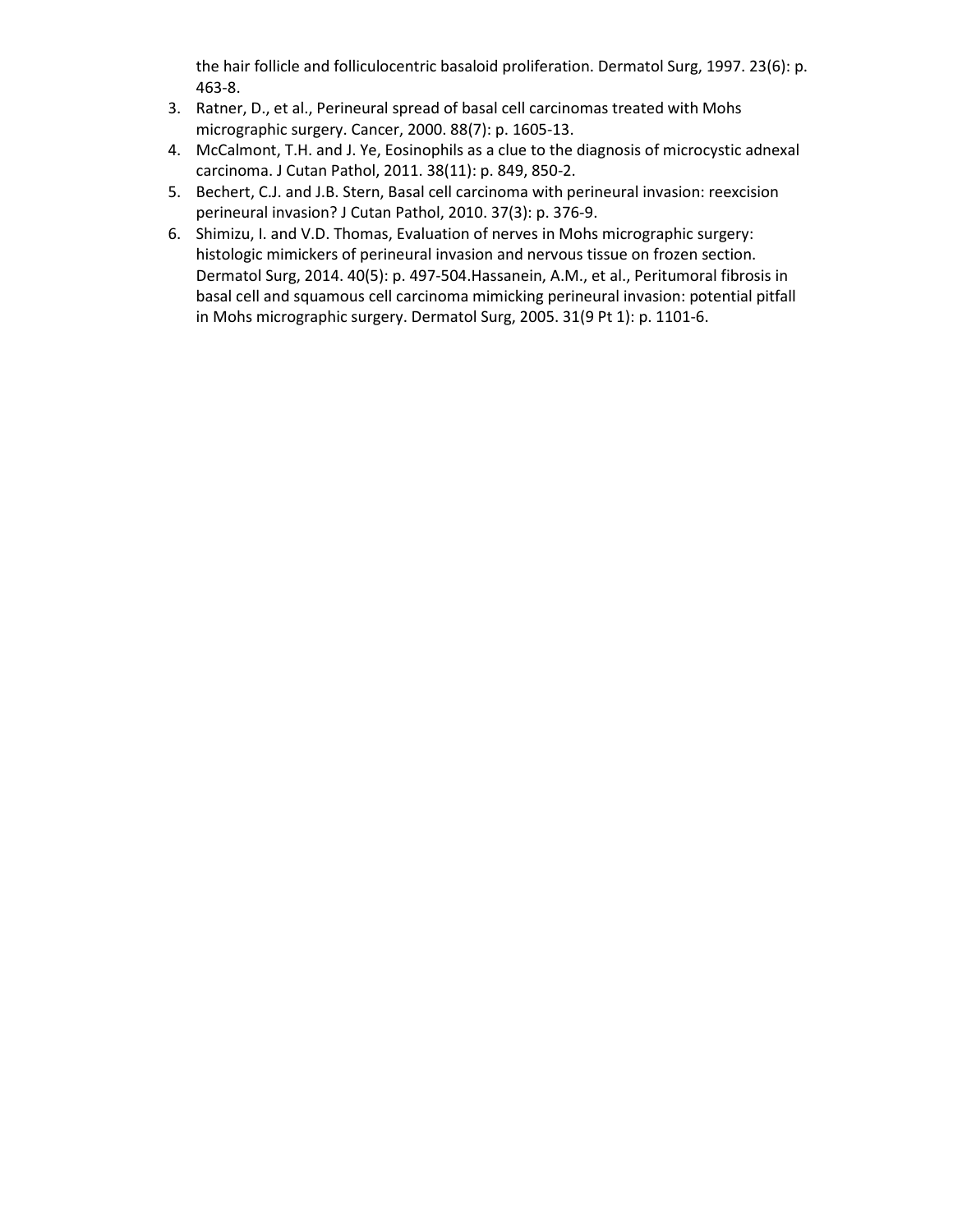A 54 year-old woman presented in consultation for a same-day, Mohs-assisted excision of a biopsy-proven infiltrative basal cell carcinoma on the vertex scalp.

# **Appropriate next steps may include:**

- A. Proceeding with the Mohs-assisted excision.
- B. Submitting blocks from the Mohs-assisted excision for permanent processing and review.
- C. Requesting a dermatopathology review of the initial biopsy slides.
- D. All of the above.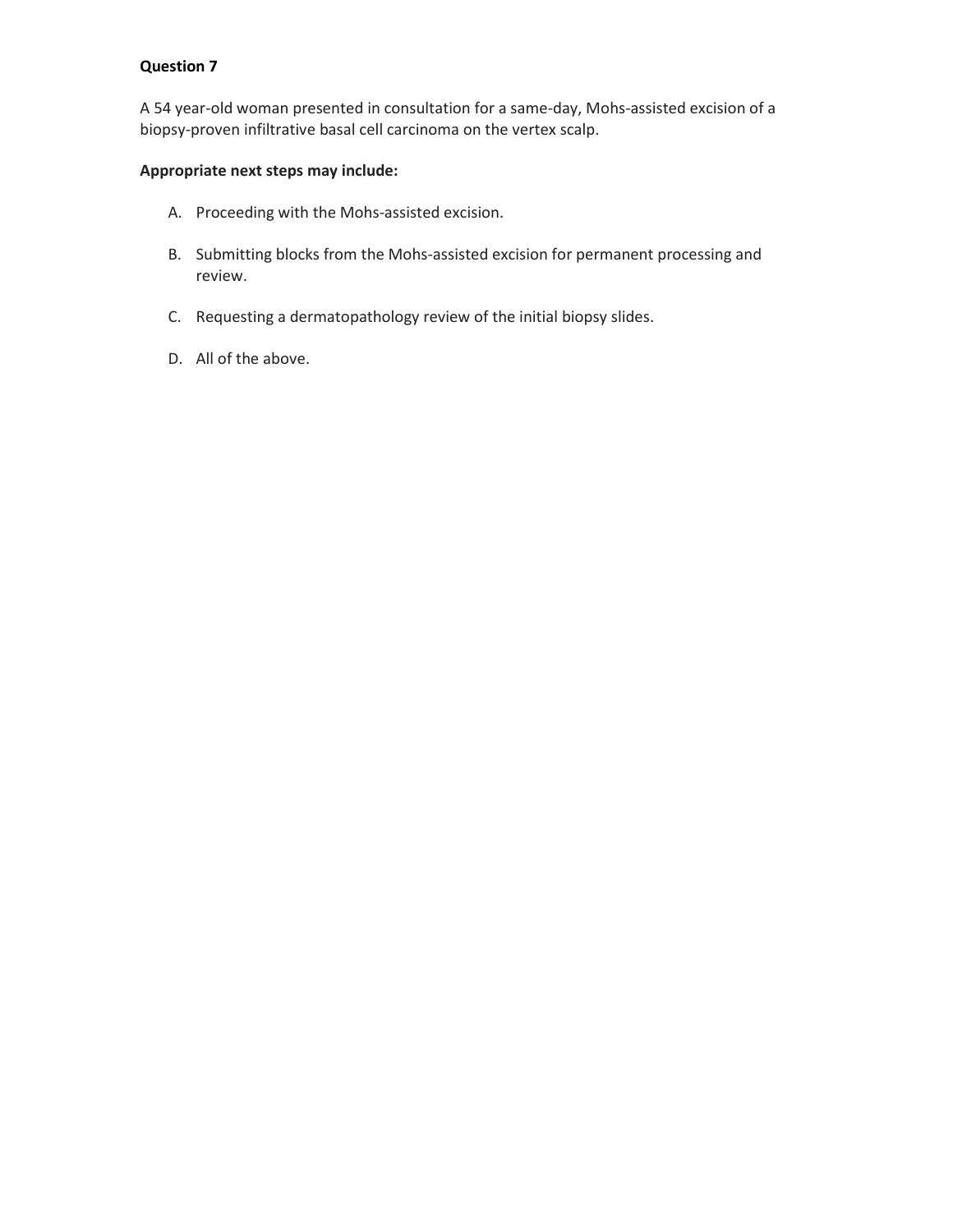### **Correct answer:**

D. All of the above.

This case highlights metastatic breast cancer misdiagnosed as basal cell carcinoma. Though 40% of basal cell carcinomas will present with mixed histologic subtypes, $1$  the absence of nodular basal cell carcinoma and the presence of only an infiltrative tumor was unusual. This aggressive histology, notable for the single-filing of cells in the dermis, prompted the Mohs surgeon to question the presenting diagnosis. The surgeon obtained an informal intraoperative dermpath consultation that supported the suspicion for a cutaneous metastasis. The Mohs-assisted excision was halted and the block from the first stage was submitted for permanent sections revealing metastatic breast cancer. The patient's past medical history was significant for breast cancer.

Histologic features of metastatic breast cancer include single filing of cells (most common in lobular breast cancer), the formation of abortive glandular structures, dermal fibroplasia, cellular atypia and rare signet ring cells. Immunostains verifying tumor lineage are critical in the workup of cutaneous metastases. Commonly employed stains include CK7, GCDFP-15, estrogen receptor (ER), progesterone receptor (PR), HER2/neu, mammoglobin, and carcinoembryonic antigen (CEA). Metastases may be differentiated from primary carcinomas/adenocarcinomas of the skin with the help of p63 and/or CK5/6 immunostains (negative in metastatic breast cancer and positive in cutaneous primaries).<sup>2</sup> On frozen sections alone, however, the distinction between an infiltrative, primary cutaneous carcinoma and a cancer metastasis is very difficult.

Overall, 1% of internal malignancies will metastasize the skin<sup>3</sup> with lung cancer (25%), colon cancer and melanoma frequently observed in men and breast cancer (69%), lung cancer and colon cancer frequently observed in women. Metastases commonly occur on the scalp, with recent work supporting that variations in T-cell populations within the skin predict the location of metastases.<sup>4</sup>

The treatment of metastatic breast cancer requires systemic therapy with the inclusion of radiation and surgery based on the extent of disease and clinical context. The surgical excision of focal metastases, so-called metastasectomies, may be employed to lower the overall tumor burden or to provide symptomatic relief. Though metastasectomies show a survival benefit in metastatic melanoma, the survival benefits of metastasectomies in breast cancer have yet to be determined.5,6

- 1. Cohen PR, Schulze KE, Nelson BR. Basal cell carcinoma with mixed histology: a possible pathogenesis for recurrent skin cancer. *Dermatol Surg*. 2006 Apr;32(4):542-51.
- 2. http://www.pathologyoutlines.com/topic/skintumornonmelanocyticmetastaticcarcinom a.html
- 3. Lookingbill DP, Spangler N, Helm KF. Cutaneous metastases in patients with metastatic carcinoma: a retrospective study of 4020 patients. *J Am Acad Dermatol*. 1993;29:228- 236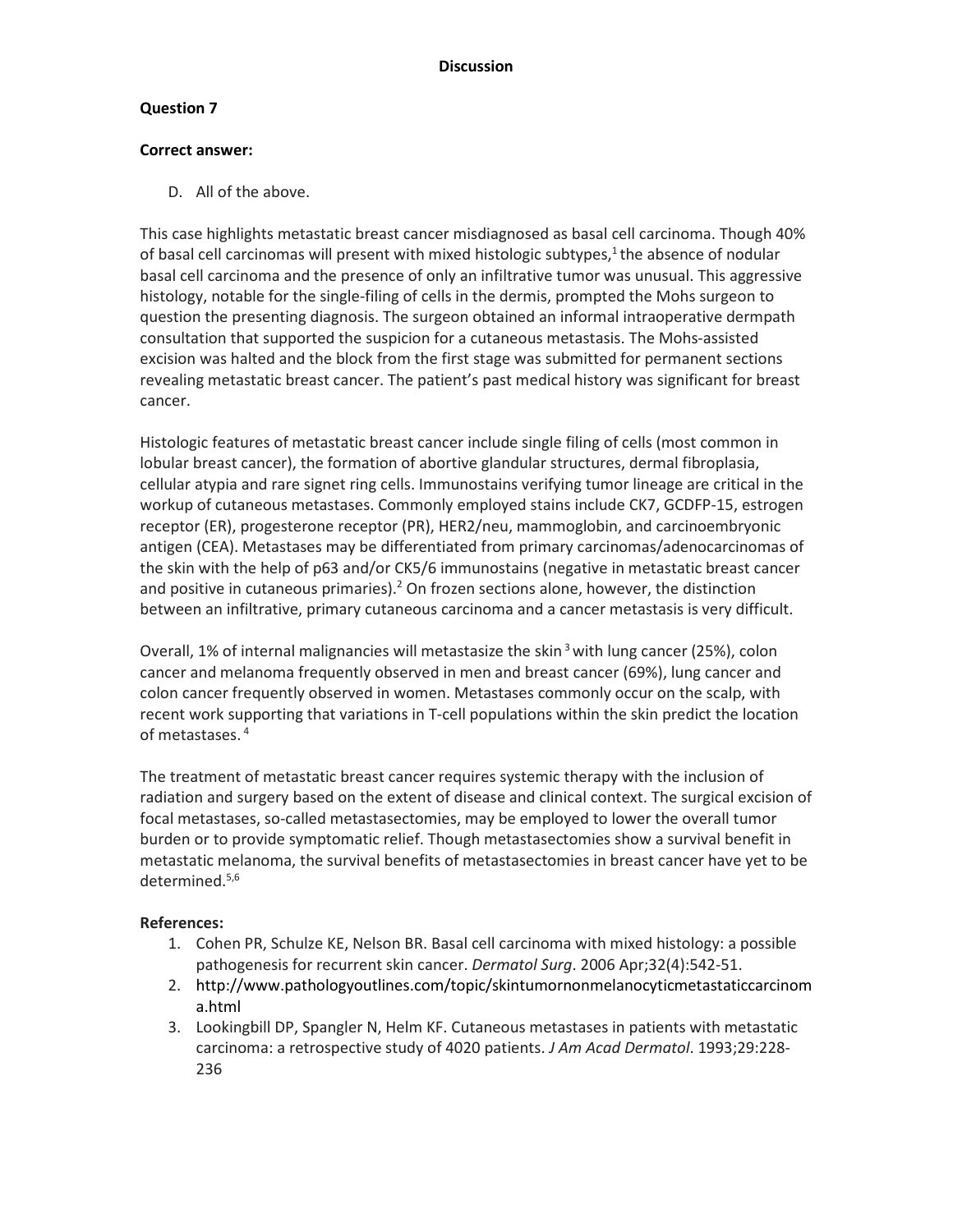- 4. Schulman JM, Pauli ML, Neuhaus IM, Sanchez Rodriguez R, Taravati K, Shin US, McCalmont TH, Rosenblum MD.The distribution of cutaneous metastases correlates with local immunologic milieu. *J Am Acad Dermatol.* 2016 Mar;74(3):470-6.
- 5. Ruiterkamp J, Ernst MF. The role of surgery in metastatic breast cancer. *Eur J Cancer*. 2011 Sep;47 Suppl 3:S6-22.
- 6. Joyce KM. Surgical Management of Melanoma. In: Ward WH, Farma JM, editors. Cutaneous Melanoma: Etiology and Therapy [Internet]. Brisbane (AU): Codon Publications; 2017 Dec 21. Chapter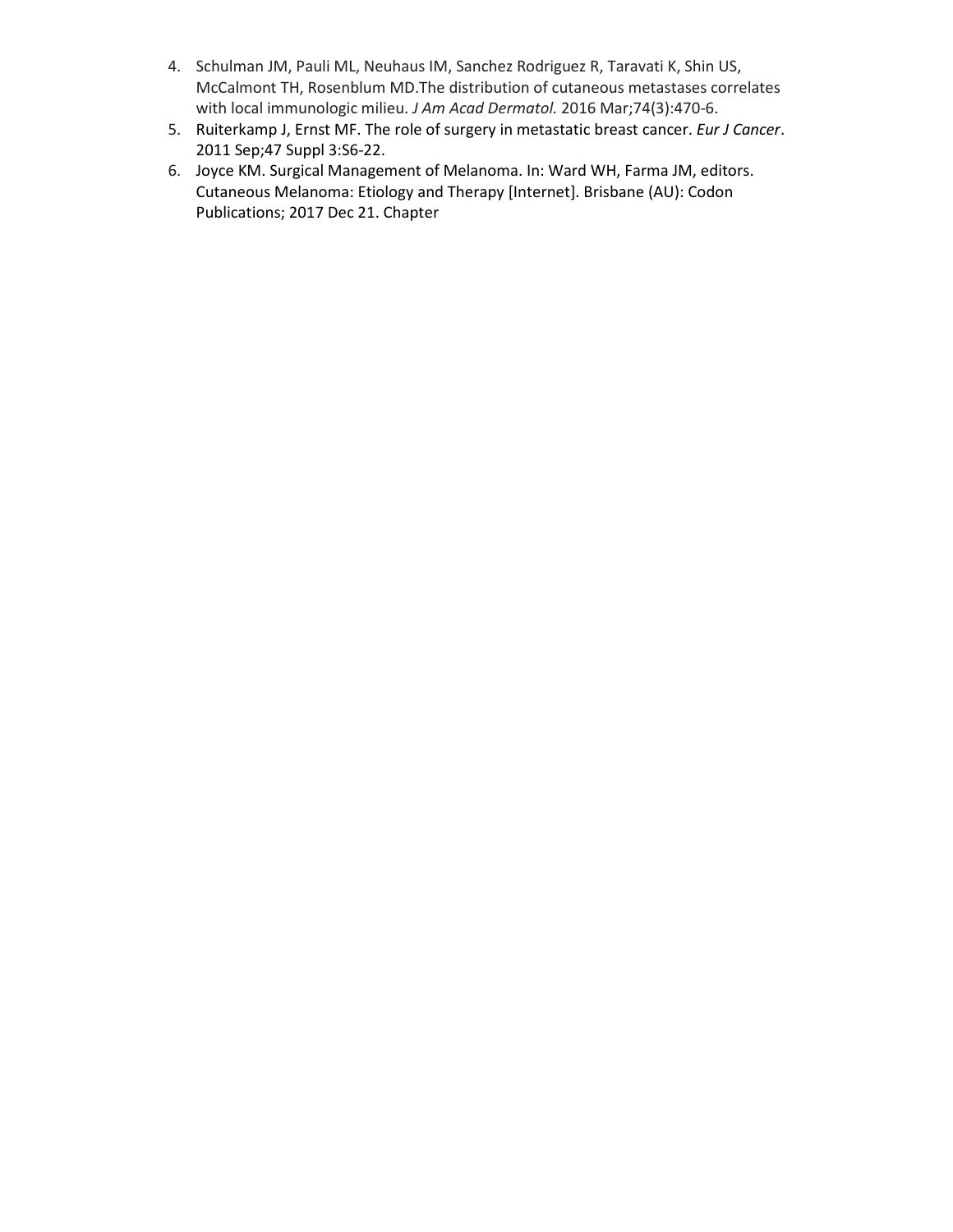An 82-year-old woman presented for the evaluation and management of extramammary Paget's disease (EMPD) confined to the skin. Laser ablation and Mohs-assisted excision, both followed by topical imiquimod cream, were discussed. Fractionated carbon dioxide laser test spots followed by frozen section biopsies were performed to determine the appropriate laser fluence and to rule-out invasive disease. The scouting biopsies were grossed with the following ink code: red 100 mJ, yellow 125 mJ, blue 150 mJ.

# **The patient asks if the scouting biopsies show high-risk disease. Based on histology, you respond:**

- A. The biopsies indicate that your disease is low risk: there is neither tumor in the hair follicles nor invasion.
- B. The biopsies indicate that your disease is low risk: although there is tumor in the hair follicles, invasion is not identified.
- C. The biopsies indicate that your disease is high risk: there is both tumor in the hair follicles and invasion.

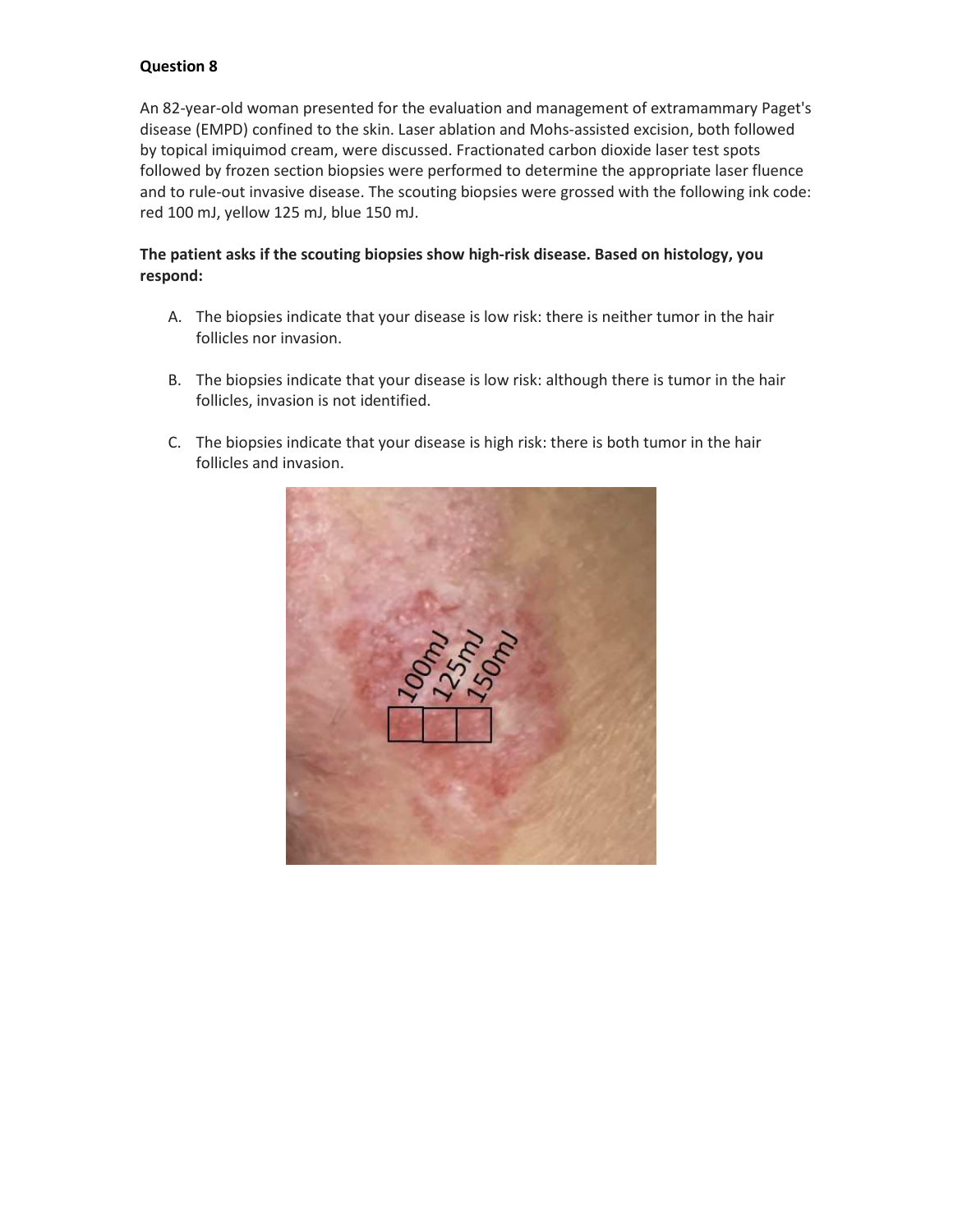### **Question 8**

#### **Correct answer:**

B. The biopsies indicate that your disease is low risk: although there is tumor in the hair follicles, invasion is not identified.

Primary extramammary Paget's disease (EMPD) is a rare adenocarcinoma that arises from pleuripotent stem cells of the epidermis. The most common sites of involvement include (in decreasing order) the vulva, the perianal area, perineum, scrotum, penis, and axillae. 1Prognosis may be stratified by depth of invasion: in-situ disease and tumors less than 1 mm invasion are defined as "low risk" with tumors >1 mm invasion are defined as "high risk." 2 This disease is notoriously difficult to treat, with some suggesting a multifocal growth pattern. Recurrence rates of 20% - 60% with wide-local excision and 8 – 28% with Mohs-assisted excisions have been reported, though no prospective, head to head trials exist. 3 Additional treatment modalities include topical imiquimod, radiation therapy, and photodynamic therapy, each with varying success.

Histologically, EMPD is characterized by a proliferation of epithelioid cells with ample cytoplasm demonstrating Pagetoid growth. This proliferation may arise with or without epidermal acanthosis and hyperkeratosis. On H&E stains alone, primary EMPD is identical to epidermotropic metastases from underlying gastrointestinal or genitourinary malignancies, termed secondary EMPD. Immunohistochemical stains for primary EMPD include CK7, the most commonly used immunostain for margin assessment, and CEA. PAS stains may also be helpful. Of note, secondary EMPD stains positively for both CK7 and CK20.2

In this case, sections show EMPD involving the epidermis and the follicular epithelium (adnexal involvement). Invasion is absent. The patient presented here has suffered a difficult and frustrating clinical course. She is status-post nine surgical resections of in-situ disease between 2002 and 2007, resection of invasive disease of the anus and rectum in 2017, and placement of a colostomy in 2017. In fall 2017, she recurred with histology revealing only in-situ disease of the perianal, vulvar, and vaginal skin. Initially, she was treated with imiquimod cream which was discontinued due to pain. She was reassured during her consultation that her scouting biopsies revealed low-risk disease confined to the epidermis. The extent and location of disease precluded a Mohs-assisted excision. Her current treatment regimen includes serial laser ablation to decrease the tumor burden in combination with topical imiquimod as tolerated to contain, not cure, this multiply-recurrent disease.

- 1. Hartman R, Chu J, Patel R, Meehan S, Stein JA. Extramammary Paget disease. Dermatol Online J. 2011 Oct 15;17(10):4.
- 2. Cohen JM, Granter SR, Werchniak AE. Risk stratification in extramammary Paget disease. Clin Exp Dermatol. 2015 Jul;40(5):473-8.
- 3. Bae JM, Choi YY, Kim H, Oh BH, Roh MR, Nam K, Chung KY. Mohs micrographic surgery for extramammary Paget disease: a pooled analysis of individual patient data.J Am Acad Dermatol. 2013 Apr;68(4):632-7.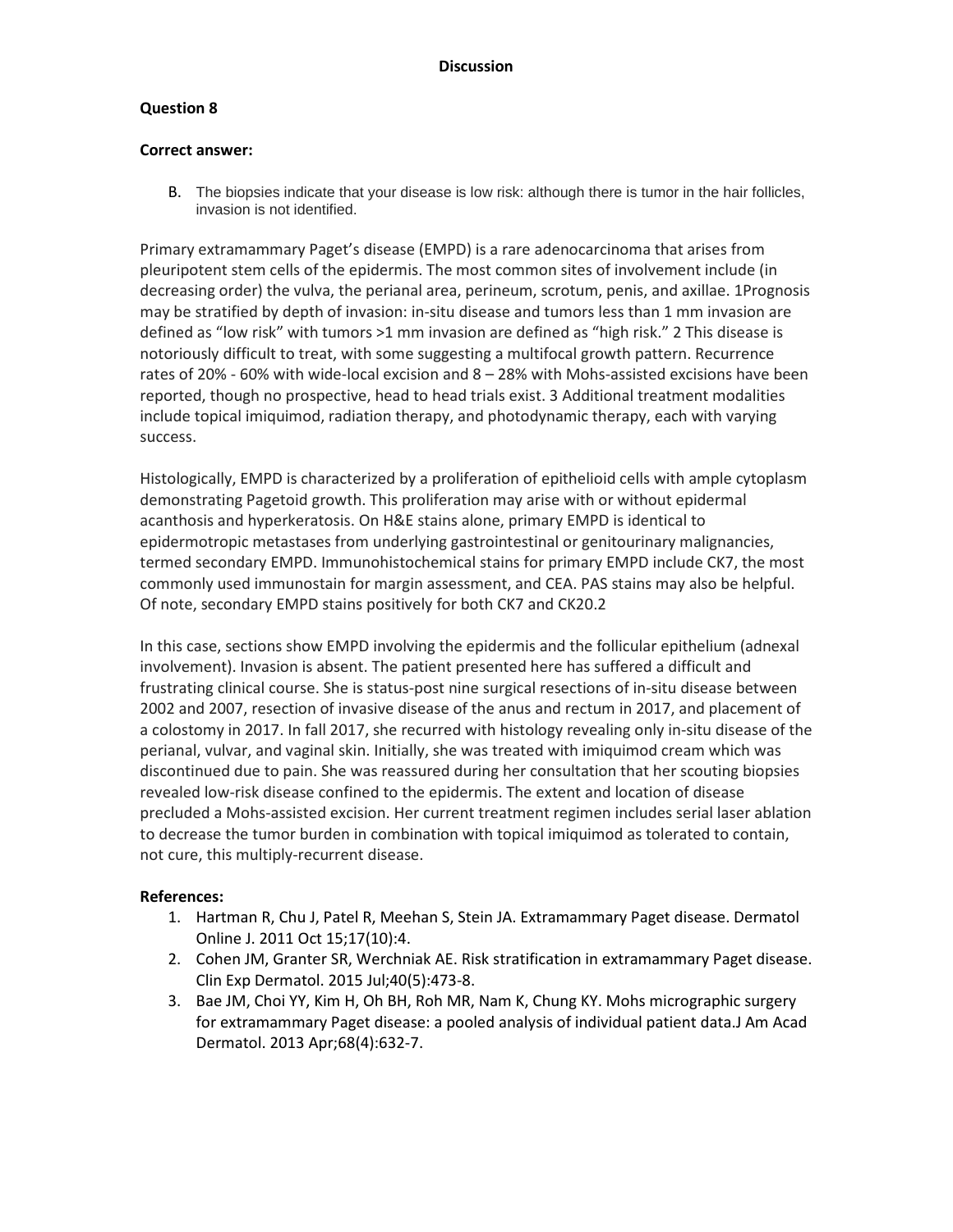A 67-year-old woman presents for treatment of an acral lentiginous melanoma in situ on the left plantar foot. Both H&E and MART-1 immunostains are performed during Mohs surgery. The first layer is unequivocally positive, so you take a second layer. The slide is from the second layer.

### **What is your next step?**

- A. Stop. The margin is clear. Only normal skin is appreciated.
- B. The peripheral margin is positive due to melanoma in situ. Take an additional layer.
- C. The peripheral margin is positive due to melanoma in situ. Invasive melanoma is also present. Take an additional layer.
- D. The findings are equivocal. Stop. Show the case to a colleague.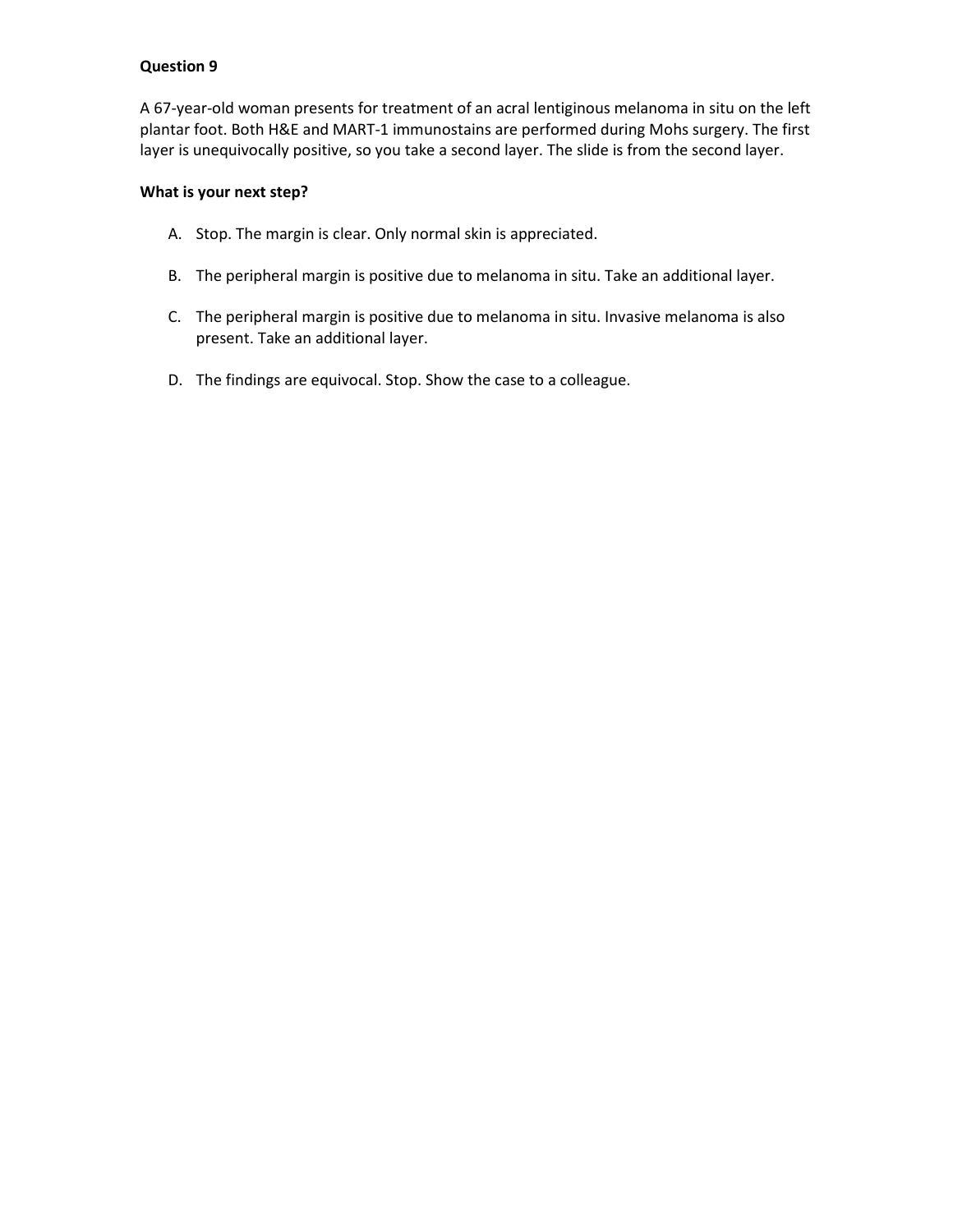## **Question 9**

### **Correct Answer:**

C. The peripheral margin is positive due to melanoma in situ. Take an additional layer.

## **Main Histologic Features of Acral Lentiginous Melanoma in Situ:**

- $\bullet$  The early stage of acral lentiginous melanoma in situ can be quite subtle.<sup>1</sup> It is characterized by a proliferation of irregularly spaced, slightly atypical melanocytes along the dermal-epidermal junction.<sup>2</sup>
- Over time, junctional nests form and alternate irregularly with solitary melanocytes.  $2^2$ These nests are often found at the tips of the epidermal ridges. $1$
- It is common to see "skip areas" where parts of the epidermis are devoid of melanocytes.<sup>2</sup>
- Pagetoid cells may be present. These are usually irregularly distributed and multi-focal.<sup>2</sup>
- The epidermis often displays hyperkeratosis, acanthosis, and hypergranulosis.<sup>1</sup>
- There is commonly an inflammatory infiltrate in the dermis. $2$

## **Differential Diagnosis:**

• Incidental acral junctional melanocytic nevus: Distinguishing between an incidental acral junctional nevus and the edge of an acral lentiginous melanoma in situ may be challenging during Mohs surgery. Diagnostic criteria overlap as both may show a lentiginous pattern, junctional nests and pagetoid scatter.<sup>2</sup> It is therefore recommended to take an additional layer and remove any junctional melanocytic proliferation when performing Mohs surgery for melanoma.

# **Clinical Concerns:**

- According to the American Academy of Dermatology guidelines, surgical excision with clear histologic margins is the primary treatment modality for cutaneous melanoma. $3$ The goal is to minimize local recurrence due to persistent disease.
- Melanoma antigen recognized by autologous cytotoxic T-cells (MART-1), a cytoplasmic stain, is one of the most widely used antibodies during Mohs surgery for melanoma.<sup>4,5</sup>
- Two large studies have shown that Mohs surgery with the MART-1 stain achieves local recurrence rates for primary tumors of less than 0.5%.4,5
- Previously published criteria for positive margins when using the MART-1 immunostain include "(1) nests of at least 3 atypical melanocytes, (2) melanocytes above the dermoepidermal junction, (3) confluence of more than 9 adjacent melanocytes, (4) "vertical stacking" of melanocytes, (5) melanocytic hyperplasia significantly different in one area as compared with the rest of the margin, and (6) presence of nests of atypical cells in the dermis."<sup>4</sup> .
- When performing Mohs surgery for acral lentiginous melanoma in situ, it is important to be aware of the subtle histological features found in early disease. These features may also be found at the trailing edge of a more advanced tumor. As a result, the threshold for taking an additional layer may be lowered when this subtype of melanoma compared to other types.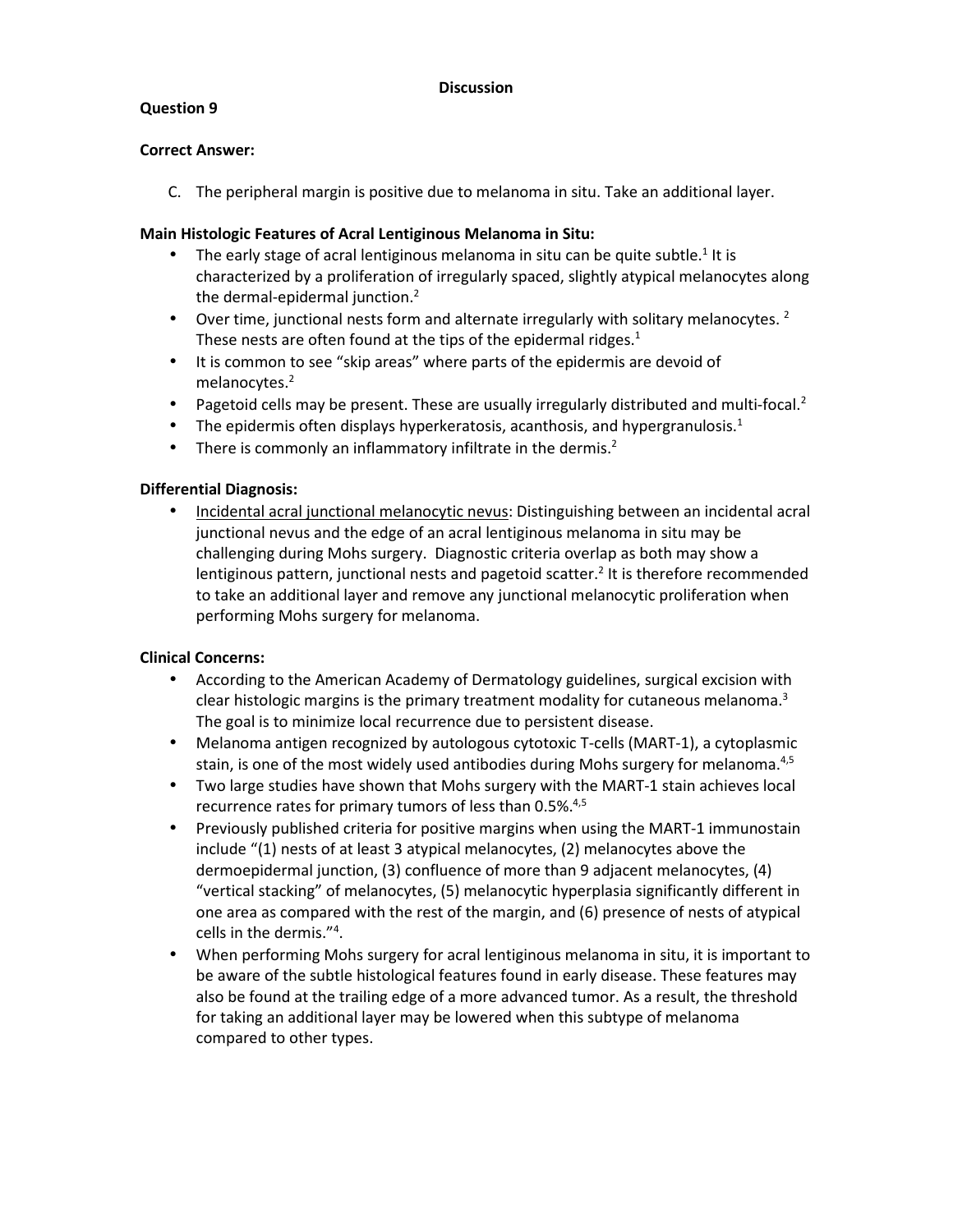- 1. Calonje E, Brenn T, Lazar A, McKee PH. *McKee's Pathology of the Skin.* 4th ed: Elsevier; 2012.
- 2. Guido Massi, Leboit PE. *Histological Diagnosis of Nevi and Melanoma.* 2nd ed: Springer; 2014.
- 3. Bichakjian CK, Halpern AC, Johnson TM, et al. Guidelines of care for the management of primary cutaneous melanoma. American Academy of Dermatology. *J Am Acad Dermatol.* 2011;65(5):1032-1047.
- 4. Valentin-Nogueras SM, Brodland DG, Zitelli JA, Gonzalez-Sepulveda L, Nazario CM. Mohs Micrographic Surgery Using MART-1 Immunostain in the Treatment of Invasive Melanoma and Melanoma In Situ. *Dermatol Surg.* 2016;42(6):733-744.
- 5. Etzkorn JR, Sobanko JF, Elenitsas R, et al. Low recurrence rates for in situ and invasive melanomas using Mohs micrographic surgery with melanoma antigen recognized by T cells 1 (MART-1) immunostaining: tissue processing methodology to optimize pathologic staging and margin assessment. *J Am Acad Dermatol.* 2015;72(5):840-850.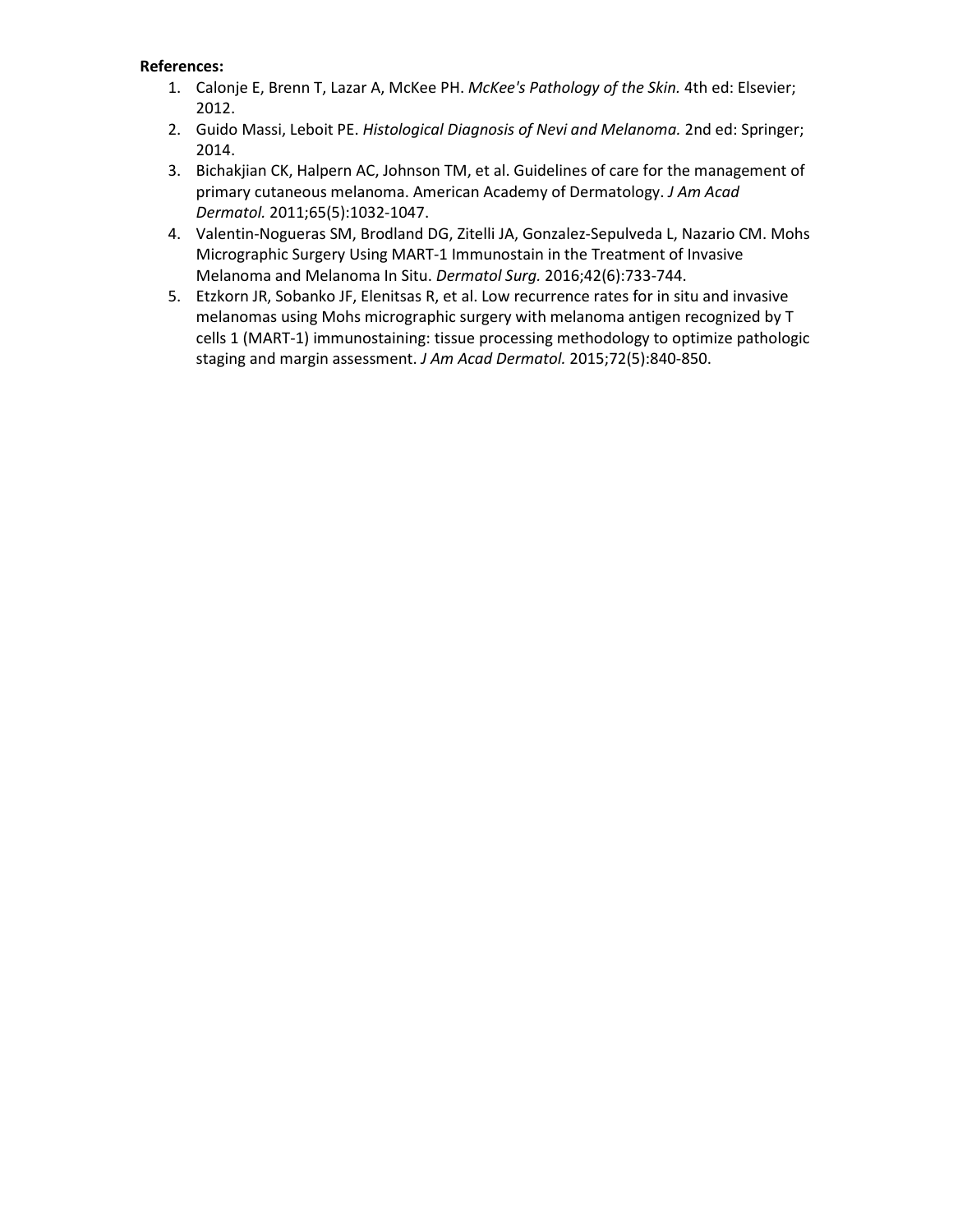A 55-year-old man presents for treatment of a melanoma in situ on the left cheek. Both H&E and MART-1 immunostains are performed during Mohs surgery. The slide is from the first layer.

### **What is your next step?**

- A. Stop. The margin is clear. Only normal skin is appreciated.
- B. Stop. The findings represent a solar lentigo.
- C. The peripheral margin is positive due to melanoma in situ. Take an additional layer.
- D. Although the findings are suggestive of an intra-dermal nevus, you take an additional layer.